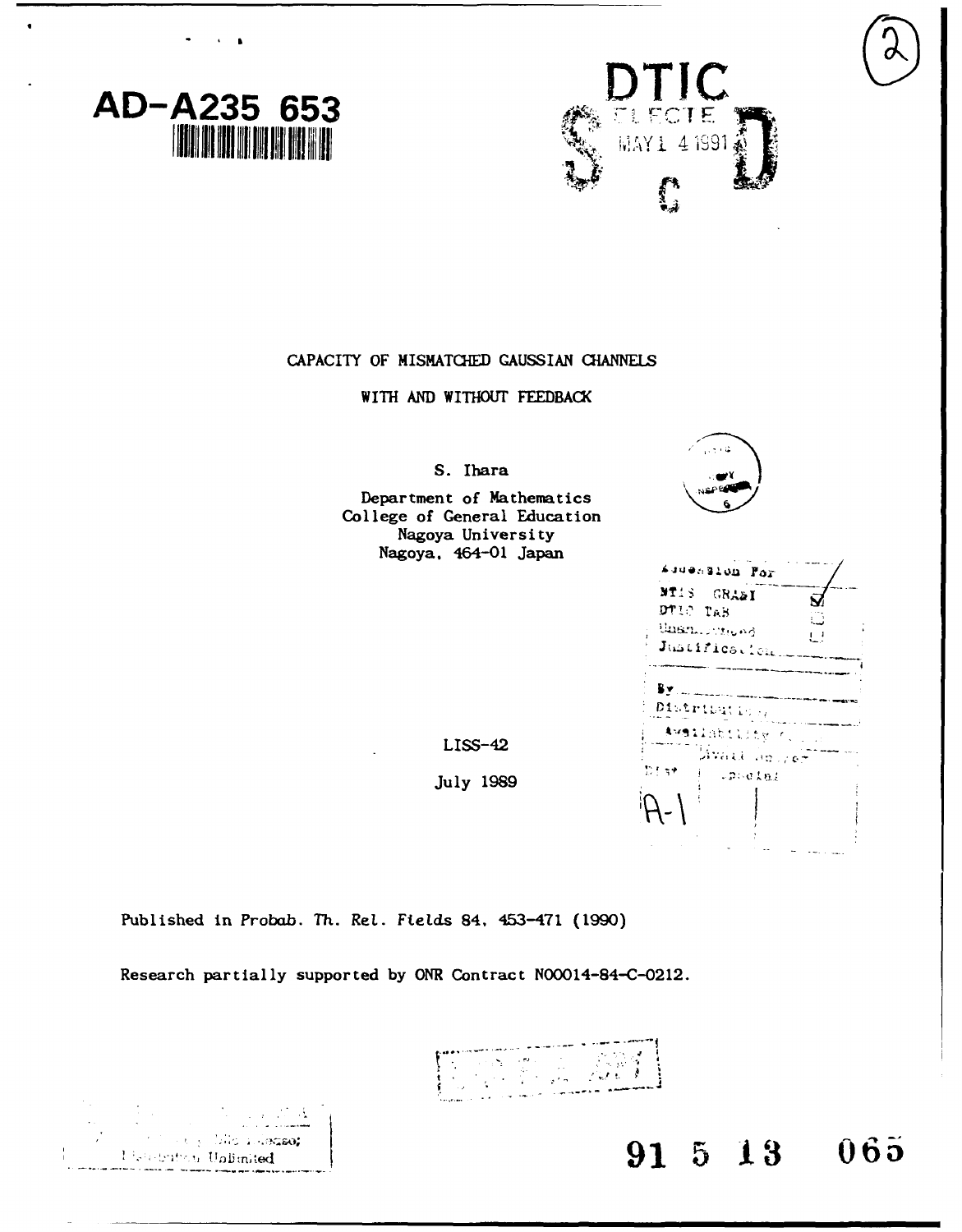|  | UNCLASSIFIED |  |
|--|--------------|--|
|--|--------------|--|

 $\sqrt{2}$ 

 $\sim$   $\sim$ 

|                                             | SECURITY CLASSIFICATION OF THIS PAGE                              |  |                   |                                                                                                                                                                                                                                                                                                                                                                                                                                                                                                                      |                                                         |                |                       |                  |
|---------------------------------------------|-------------------------------------------------------------------|--|-------------------|----------------------------------------------------------------------------------------------------------------------------------------------------------------------------------------------------------------------------------------------------------------------------------------------------------------------------------------------------------------------------------------------------------------------------------------------------------------------------------------------------------------------|---------------------------------------------------------|----------------|-----------------------|------------------|
|                                             |                                                                   |  |                   | REPORT DOCUMENTATION PAGE                                                                                                                                                                                                                                                                                                                                                                                                                                                                                            |                                                         |                |                       |                  |
|                                             | 1a. REPORT SECURITY CLASSIFICATION<br>UNCLASSIFIED                |  |                   |                                                                                                                                                                                                                                                                                                                                                                                                                                                                                                                      | <b>1b. RESTRICTIVE MARKINGS</b>                         |                |                       |                  |
|                                             | 28. SECURITY CLASSIFICATION AUTHORITY                             |  |                   |                                                                                                                                                                                                                                                                                                                                                                                                                                                                                                                      | 3. DISTRIBUTION/AVAILABILITY OF REPORT                  |                |                       |                  |
| 2b. DECLASSIFICATION/DOWNGRADING SCHEDULE   |                                                                   |  |                   | Approved for Public Release:<br>Distribution Unlimited                                                                                                                                                                                                                                                                                                                                                                                                                                                               |                                                         |                |                       |                  |
| 4. PERFORMING ORGANIZATION REPORT NUMBER(S) |                                                                   |  |                   | 5. MONITORING ORGANIZATION REPORT NUMBER(S)                                                                                                                                                                                                                                                                                                                                                                                                                                                                          |                                                         |                |                       |                  |
|                                             | 6a. NAME OF PERFORMING ORGANIZATION                               |  |                   | <b>SE. OFFICE SYMBOL</b><br>(If applicable)                                                                                                                                                                                                                                                                                                                                                                                                                                                                          | 78. NAME OF MONITORING ORGANIZATION                     |                |                       |                  |
|                                             | Department of Statistics                                          |  |                   |                                                                                                                                                                                                                                                                                                                                                                                                                                                                                                                      |                                                         |                |                       |                  |
|                                             | 6c. ADDRESS (City, State and ZIP Code)                            |  |                   |                                                                                                                                                                                                                                                                                                                                                                                                                                                                                                                      | 7b. ADDRESS (City, State and ZIP Code)                  |                |                       |                  |
|                                             | University of North Carolina<br>Chapel Hill, North Carolina 27514 |  |                   |                                                                                                                                                                                                                                                                                                                                                                                                                                                                                                                      |                                                         |                |                       |                  |
|                                             | <b>Be. NAME OF FUNDING/SPONSORING</b><br><b>ORGANIZATION</b>      |  |                   | 8b. OFFICE SYMBOL<br>$(If$ applicable;                                                                                                                                                                                                                                                                                                                                                                                                                                                                               | 9. PROCUREMENT INSTRUMENT IDENTIFICATION NUMBER         |                |                       |                  |
|                                             | Office of Naval Research                                          |  |                   |                                                                                                                                                                                                                                                                                                                                                                                                                                                                                                                      | ONR Contract N00014-84-C-0212                           |                |                       |                  |
|                                             | 8c. ADDRESS (City, State and ZIP Code)                            |  |                   |                                                                                                                                                                                                                                                                                                                                                                                                                                                                                                                      | 10. SOURCE OF FUNDING NOS.                              |                |                       |                  |
|                                             | Statistics & Probability Program<br>Arlington, VA 22217           |  |                   |                                                                                                                                                                                                                                                                                                                                                                                                                                                                                                                      | PROGRAM<br>ELEMENT NO.                                  | PROJECT<br>NO. | <b>TASK</b><br>NO.    | WORK UNIT<br>NO. |
|                                             | 11. TITLE (Include Security Classification)                       |  |                   | Capacity of Mismatched Gaussian Channels with and without reedback                                                                                                                                                                                                                                                                                                                                                                                                                                                   |                                                         |                |                       |                  |
|                                             | 12. PERSONAL AUTHORIS)                                            |  | S. Ihara          |                                                                                                                                                                                                                                                                                                                                                                                                                                                                                                                      |                                                         |                |                       |                  |
|                                             | 134 TYPE OF REPORT                                                |  | 13b. TIME COVERED |                                                                                                                                                                                                                                                                                                                                                                                                                                                                                                                      | 14. DATE OF REPORT (Yr., Mo., Day)                      |                | <b>15. PAGE COUNT</b> |                  |
|                                             | TECHNICAL<br>16. SUPPLEMENTARY NOTATION                           |  | FROM __           | $\tau \circ$                                                                                                                                                                                                                                                                                                                                                                                                                                                                                                         | 1989 July                                               |                | - 19                  |                  |
|                                             |                                                                   |  |                   |                                                                                                                                                                                                                                                                                                                                                                                                                                                                                                                      |                                                         |                |                       |                  |
|                                             |                                                                   |  |                   |                                                                                                                                                                                                                                                                                                                                                                                                                                                                                                                      |                                                         |                |                       |                  |
| 17.<br><b>FIELD</b>                         | COSATI CODES<br>GROUP                                             |  | SUB. GR.          | 18. SUBJECT TERMS (Continue on reverse if necessary and identify by block number)                                                                                                                                                                                                                                                                                                                                                                                                                                    |                                                         |                |                       |                  |
|                                             |                                                                   |  |                   | channel capacity                                                                                                                                                                                                                                                                                                                                                                                                                                                                                                     | Gaussian channels, Shannon theory, stationary channels, |                |                       |                  |
|                                             |                                                                   |  |                   |                                                                                                                                                                                                                                                                                                                                                                                                                                                                                                                      |                                                         |                |                       |                  |
|                                             |                                                                   |  |                   | 19. ABSTRACT (Continue on reverse if necessary and identify by block number)                                                                                                                                                                                                                                                                                                                                                                                                                                         |                                                         |                |                       |                  |
|                                             |                                                                   |  |                   | Continuous time communication channels with additive noise are considered under an<br>average power constraint. The noises are assumed to be Gaussian processes equivalent<br>(or mutually absolutely continuous) to a Brownian motion. We study the problem whether<br>the capacity of the channel is increased by feedback or not. It is given a sufficient<br>condition under which the capacity is not increased by feedback. It is also given an<br>example of a channel whose capacity is doubled by feedback. |                                                         |                |                       |                  |
|                                             | 20. DISTRIBUTION/AVAILABILITY OF ABSTRACT                         |  |                   | UNCLASSIFIED/UNLIMITED $\mathbb{Q}$ SAME AS RPT. $\mathbb{X}\overline{\mathbb{Q}}$ otic users $\Box$                                                                                                                                                                                                                                                                                                                                                                                                                 | 21. ABSTRACT SECURITY CLASSIFICATION                    |                |                       |                  |
| 22a. NAME OF RESPONSIBLE INDIVIDUAL         |                                                                   |  |                   | 226 TELEPHONE NUMBER<br>22c. UPPICE SYMBOL                                                                                                                                                                                                                                                                                                                                                                                                                                                                           |                                                         |                |                       |                  |
| u.n. Baker                                  |                                                                   |  |                   | (Include Area Code)                                                                                                                                                                                                                                                                                                                                                                                                                                                                                                  |                                                         |                |                       |                  |
|                                             | DD FORM 1473, 83 APR                                              |  |                   |                                                                                                                                                                                                                                                                                                                                                                                                                                                                                                                      | $(919)$ 962-2189<br>EDITION OF 1 JAN 73 IS OBSOLETE.    |                | UNCLASSIFIED          |                  |

 $\ddot{\phantom{a}}$ 

 $\subset$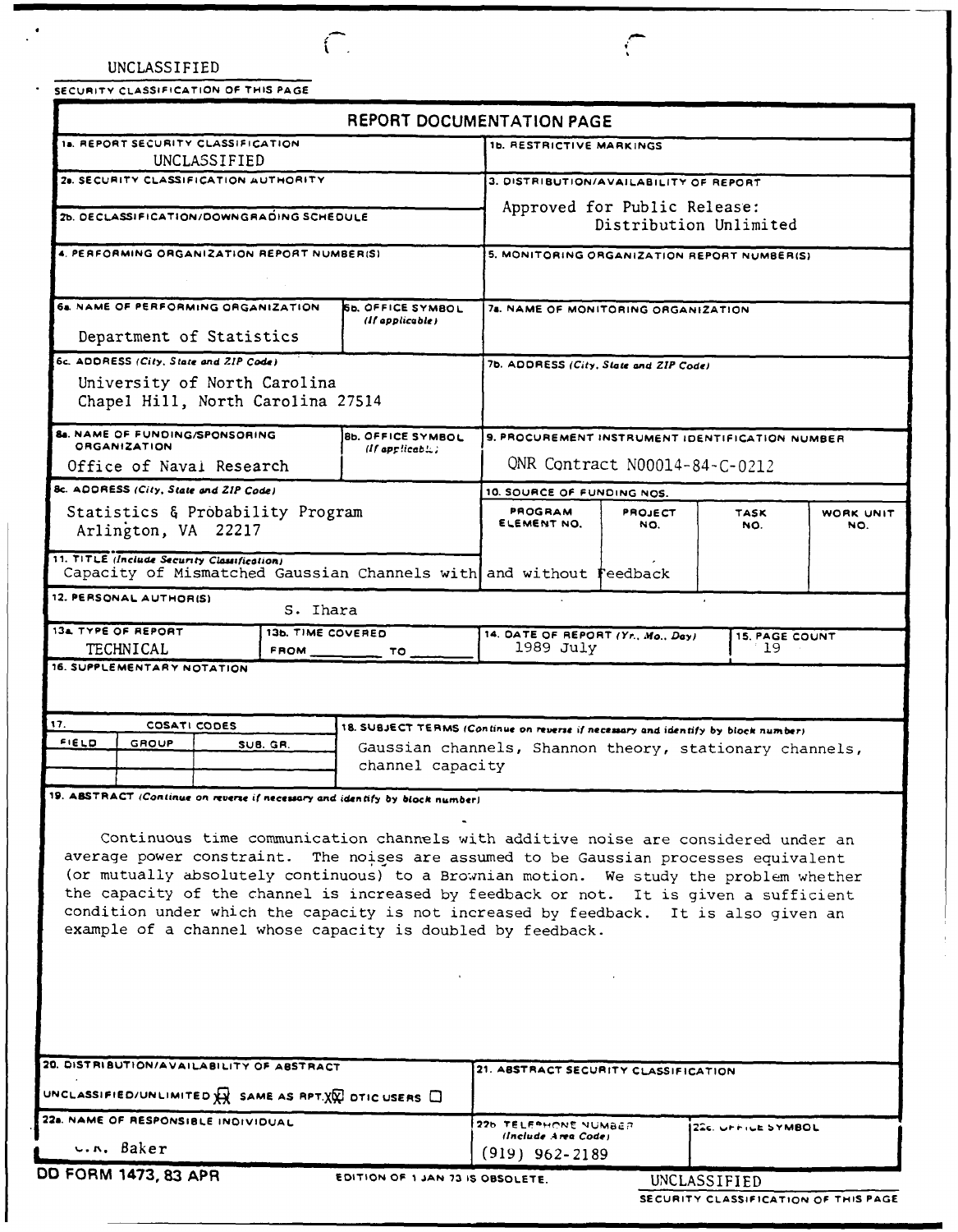*Tropapility***<br>Theory education C** Springer-Verlag 1990

# **Capacity of Mismatched Gaussian Channels with and without Feedback**

S. Ihara **\***

Department of Mathematics, College of General Education, Nagoya University, Nagoya, 464-01 Japan

Summary. Continuous time communication channels with additive noise are considered under an average power constraint. The noises are assumed to be Gaussian processes equivalent (or mutually absolutely continuous) to a Brownian motion. We study the problem whether the capacity of the channel is increased by feedback or not. It is given a sufficient condition under which the capacity is not increased by feedback. It is also given an example of a channel whose capacity is doubled by feedback.

## **1. Introduction**

Whether the capacity can be increased by feedback or not has been studied for various communication channels [4, 7, 13, **19,** 20, 25]. Shannon **[25]** showed that while the coding capacity of a discrete memoryless channel with feedback is equal to that of the same channel without feedback, the zero error capacity is increased by feedback. Kadota et al. [19] showed that feedback can not increase the information capacity of the white Gaussian channel (WGC). This result has been generalized by Hitsuda and the author **[13].** On the other hand it has been known that, if a Gaussian channel (GC) is with a non white noise, the capacity is increased by feedback (see [4, 24]). Moreover it was claimed by Ebert [7] and Pinsker that the capacity  $C<sup>f</sup>$  of a GC with feedback is at most twice of the capacity *C* of the same channel without feedback:

$$
C^f \le 2C. \tag{1.1}
$$

In this paper we consider a continuous time GC. We give a sufficient condition under which the capacity is not increased by feedback. We also give an example of a GC whose capacity is doubled by feedback.

We are concerning the effect of feedback on the capacity of a continuous time GC presented by

$$
Y(t) = \int_{0}^{t} x(u) \, du + Z(t), \qquad 0 \le t \le T,
$$
 (1.2)

<sup>\*</sup>Research partially supported **by** ONR contract N00014-84-0212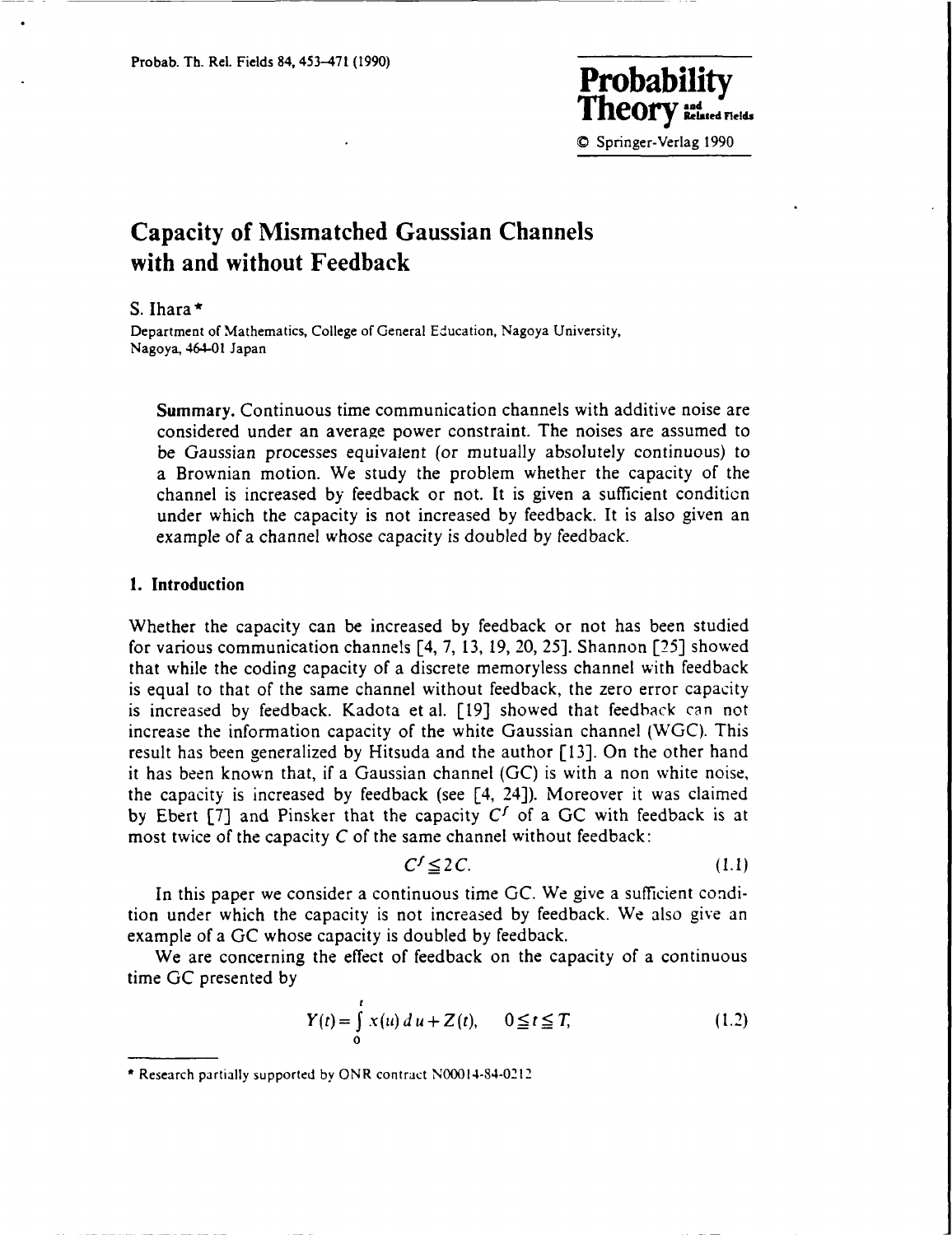where  $x(\cdot)$ ,  $Y(\cdot)$  and  $Z(\cdot)$  are the channel input, the channel output and the noise, respectively. The noise  $Z(\cdot)$  is assumed to be a Gaussian process given **by**

$$
Z(t) = B(t) + \int_{0}^{t} \int_{0}^{s} f(s, u) dB(u) ds,
$$
 (1.3)

where  $B(\cdot)$  is a Brownian motion and  $f(s, u) \in L^2([0, T]^2)$  is a Volterra function (i.e.,  $f(s, u) = 0$  if  $s < u$ ). It is assumed that the channel is with noiseless feedback, so that the channel input  $x(\cdot)$  is a causal function of the message to be transmitted and the channel output. The WGC is presented **by**

$$
Y(t) = \int_{0}^{t} x(u) \, du + B(t), \qquad 0 \le t \le T,
$$
 (1.4)

and is a special case of the GC (1.2). We assume that an average power constraint

$$
\int_{0}^{T} E[x(u)^{2}] du \leq PT
$$
\n(1.5)

is imposed on the channel input, where *P>0* is a constant. The definition of capacity used in this paper is the mutual information version, and the capacity is sometimes called the information capacity. We define the capacity as the supremum of the mutual information between the message and the channel output taken over all messages and channel inputs satisfying the constraint.

Let *F* and  $F^*$  be the integral operators on  $L^2[0, T]$  with integral kernel  $f(s, u)$  and  $f^*(s, u) \equiv f(u, s)$ , respectively, and define a self-adjoint operator S **by**

$$
S = F + F^* + FF^*.
$$
 (1.6)

It is shown that if *S* is non-negative definite then the capacity of the GC (1.2) subject to **(1.5)** is not increased **by** feedback and is equal to *PT/2* (Theorem 2). Although it may be expected that if **S** is not non-negative definite then the capacity is increased **by** feedback, we have not succeeded to prove.

To show that the capacity is increased **by** feedback, we consider a special case of the GC (1.2) where the noise  $Z(\cdot)$  is given by

$$
Z(t) = B(t) - \int_{0}^{t} \int_{0}^{s} e^{u-s} d B(u) ds.
$$
 (1.7)

It is shown that, if the power  $P$  is equal to  $1/2$ , the per unit time capacity of the GC given **by** (1.2) and (1.7) with feedback is *at least twice* of that of the same channel without feedback (Theorem 3).

We should here give comments on relevant works appeared after this paper was submitted. For the discrete time GC, Cover and Pombra [5] proved the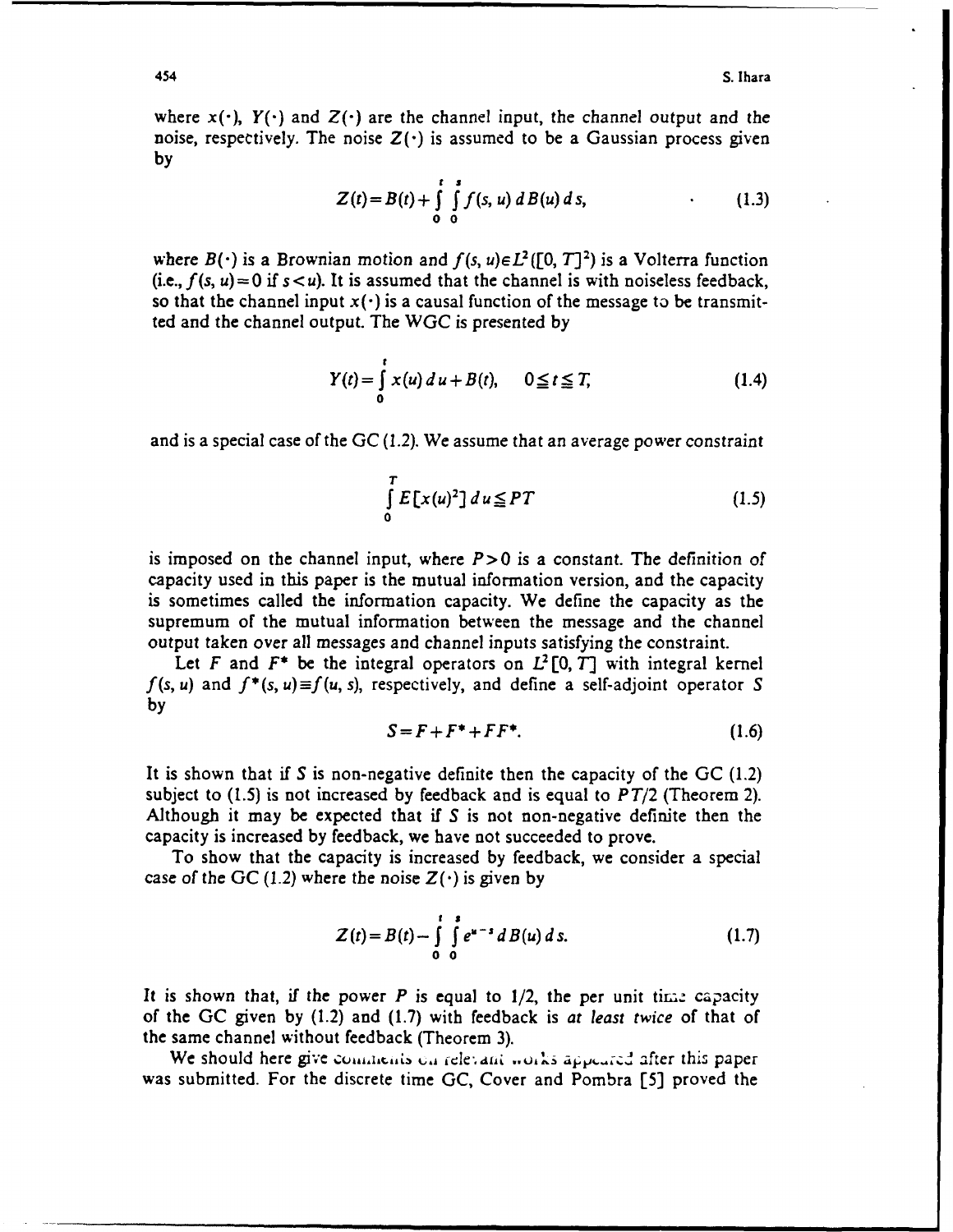inequality **(1.1)** with the aid of certain matrix inequalities. The author **[17]** showed that, for any  $\epsilon > 0$ , there exists a discrete time GC for which an inequality

 $C^f > (2 - \varepsilon) C$ 

holds. Note that the noise process considered in **[17]** is derived from a discrete time approximation of the process  $Z(\cdot)$  of (1.7). Thus we can say that the factor two in **(1.1)** can not **be** replaced **by** any other constants less than two. In **[3]** and [18], some conditions are given for the discrete time **GC** under which the capacity is increased by feedback.

## **2.** Preparation

Let  $\xi$  and  $\eta$  be random variables defined on a probability space ( $\Omega$ ,  $\mathscr{B}$ , P) taking values on measurable spaces  $(G, \mathcal{G})$  and  $(H, \mathcal{H})$ , respectively, and denote by  $\mu_{\xi}$  and  $\mu_{\xi_n}$  the probability distribution of  $\xi$  and the joint probability distribution of  $\xi$  and  $\eta$ , respectively. The mutual information  $I(\xi, \eta)$  between  $\xi$  and  $\eta$  is defined by

$$
I(\xi,\eta)=\int\limits_{G\times H}\log(d\,\mu_{\xi\eta}/d\,\mu_{\xi}\times\mu_{\eta})\,d\,\mu_{\xi\eta}\,,
$$

if  $\mu_{\xi_n}$  is absolutely continuous with respect to the product measure  $\mu_{\xi} \times \mu_n$  ( $\mu_{\xi_n}$  $\ll \mu_{\xi} \times \mu_{\eta}$ , where  $d\mu_{\xi\eta}/d\mu_{\xi} \times \mu_{\eta}$  is the Radon-Nikodym derivative; otherwise  $I(\xi, \eta)$  is infinite. Since the measurable spaces  $(G, \mathcal{G})$  and  $(H, \mathcal{H})$  can be taken arbitrarily,  $\xi$  and  $\eta$  may be stochastic processes as well as finite dimensional random variables. The conditional mutual information  $I(\xi, \eta|\zeta)$  between  $\xi$  and  $\eta$  given  $\zeta$  is defined by

 $I(\xi, \eta | \zeta) = \iint \log(d\mu_{ent}/d\mu_{att} \times \mu_{nl}) d\mu_{init} d\mu_t$ ,

if  $\mu_{\xi\eta\xi} \ll \mu_{\xi\xi} \times \mu_{\eta\xi}$  ( $\mu_{\xi}$ -a.s.), where  $\mu_{\xi\xi}$  is the conditional probability distribution of  $\xi$  given  $\zeta$ , and  $\mu_{z_n|\zeta}$  is the conditional joint probability distribution; otherwise  $I(\xi, \eta | \zeta)$  is infinite.

We consider the **GC** presented by (1.2) and (1.3). The Brownian motion  $B(\cdot)$  is assumed given on  $(\Omega, \mathcal{B}, P)$ . Throughout the paper we assume that the feedback is instantaneous and noiseless. Precisely speaking, the following conditions are satisfied.

(a.1) The message  $\theta$  to be transmitted is a random variable defined on  $(\Omega, \mathscr{B}, P)$ , independent of the channel noise  $Z(\cdot)$ , taking values on an arbitrary measurable space  $(G, \mathcal{G})$ .

(a.2)  $x(t)$  is  $\mathcal{F}(\theta) \times \mathcal{F}(Y)$  measurable, where  $\mathcal{F}(\theta)$  (resp.  $\mathcal{F}_{t}(Y)$ ) is the  $\sigma$ -field generated by  $\theta$  (resp.  $\{Y(u); u < t\}$ ) and  $\mathcal{F}(\theta) \circ \mathcal{F}_t(Y)$  is the smallest  $\sigma$ -field containing  $\mathcal{F}(\theta)$  and  $\mathcal{F}(Y)$ .

(a.3) The stochastic Eq. (1.2) has a unique solution  $Y(\cdot)$ .

The  $G\cap$  is said to be without feedback, if (2.1) and following (a.2) are satisfied:

(a.2')  $x(t)$  is  $\mathcal{F}(\theta)$  measurable.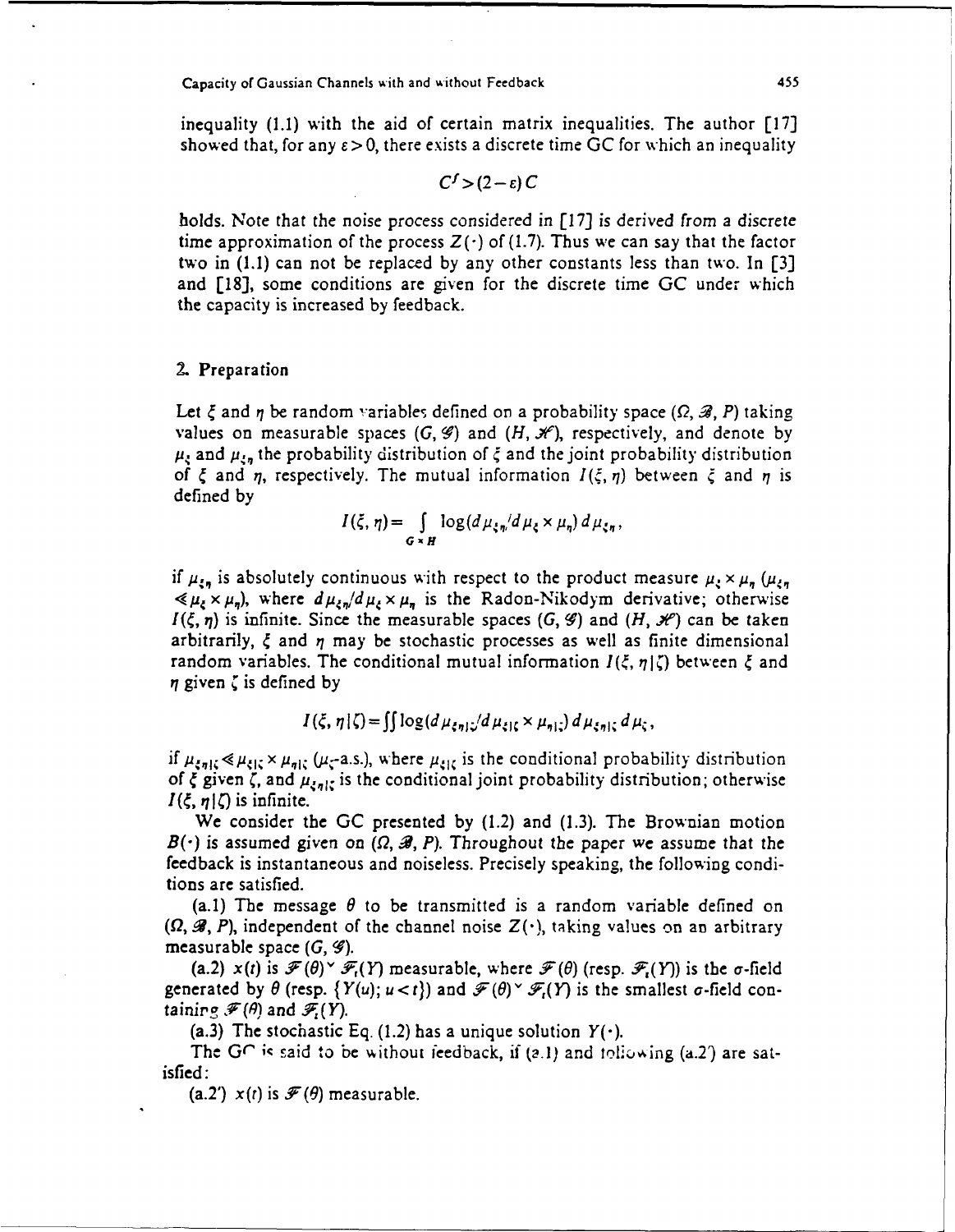Denote by  $I_T(\theta, Y) = I(\theta, Y_0^T)$  the mutual information between the message  $\theta$  and the output  $Y_0^T = \{Y(t); 0 \le t \le T\}$ . Then, under the constraint (1.5), the (information) *capacity C{(P) of the GC* (1.2) *with feedback* is defined **by**

$$
C_T^f(P) = \sup_{\theta, x} I_T(\theta, Y), \tag{2.1}
$$

where the supremum is taken for all pairs  $(\theta, x)$  of a message and an input  $x(\cdot)$  satisfying (a.1)-(a.3) and (1.5). In the same manner the *capacity*  $C_T(P)$  of *the GC without feedback* is defined, by taking the supremum in (2.1) for all pairs  $(\theta, x)$  satisfying (a.1), (a.2') and (1.5). Equivalently, the capacity  $C_T(P)$  is given by

$$
C_T(P) = \sup_x I_T(x, Y),
$$

where  $I_T(x, Y) = I(x_0^T, Y_0^T)$  and the supremum is taken for all inputs  $x(\cdot)$  which are independent of  $Z(\cdot)$  and satisfy (1.5). We are also interested in the capacity per unit time, under the constraint

$$
\limsup_{T \to \infty} \frac{1}{T} \int_{0}^{T} E[x(u)^{2}] du \le P.
$$
 (2.2)

The *per unit time capacity*  $\bar{C}^f(P)$  *of the GC (1.2) with feedback is defined by* 

$$
\tilde{C}'(P) = \sup_{\theta, x} \overline{I}(\theta, Y), \tag{2.3}
$$

where

$$
\bar{I}(\theta, Y) = \limsup_{T \to \infty} \frac{1}{T} I_T(\theta, Y)
$$
\n(2.4)

is the per unit time mutual information and the supremum is taken for all pairs  $(\theta, x)$  satisfying (a.1)-(a.3), for all  $T>0$ , and (2.2). The *per unit time capacity C(P) of the GC without feedback* is defined in the same way.

## **3.** Channel Whose Capacity is not Increased **by** Feedback

The **GC** presented **by** (1.2) and **(1.3)** is considered in this section. It is well known that there exists a Volterra kernel  $g(s, u) \in L^2([0, T]^2)$ , called the resolvent kernel of  $f(s, u)$ , such that

$$
f(s, u) + g(s, u) + \int_{u}^{s} f(s, v) g(v, u) dv
$$
  
=  $f(s, u) + g(s, u) + \int_{u}^{s} g(s, v) f(v, u) dv = 0, \quad s, u \in [0, T],$  (3.1)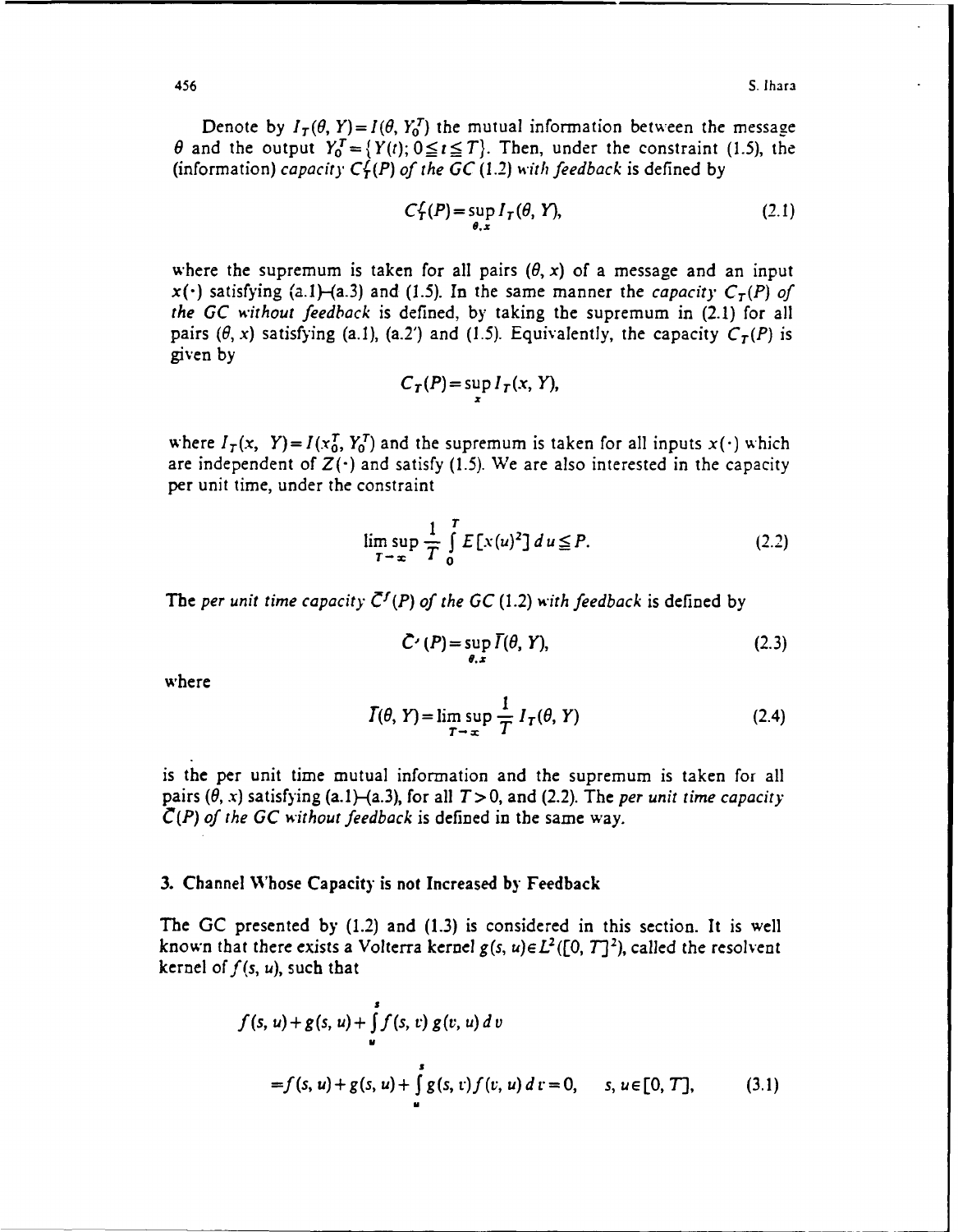(see [26]). Denoting by G the integral operator on  $L^2[0, T]$  with  $g(s, u)$  as the kernel, (3.1) means that

$$
(I+F)(I+G)=(I+G)(I+F)=I,
$$
\n(3.2)

where *I* is the identity operator on  $L^2[0, T]$ . It follows from (1.3) and (3.1) that

$$
Z(t) = \int_{0}^{t} F(t, u) \, dB(u), \tag{3.3}
$$

$$
B(t) = \int_{0}^{t} G(t, u) dZ(u),
$$
 (3.4)

where  $F(t, u) = 1 + \int_0^t f(s, u) ds$  for  $t \ge u$ ,  $F(t, u) = 0$  for  $t < u$ , and  $G(t, u)$  is corre*u*

sponding to  $g(s, u)$  in the same way (see [12]). Since (3.3) is the canonical representation of  $Z(\cdot)$  in the sense of Lévy-Hida-Cramér, we can apply a result in [13] to get a formula for the mutual information in the GC.

*T* **Theorem 1.** Suppose that  $\int E[x(u)^2] du < \infty$ . Then the mutual information in the *GC* (1.2) *is giren by* **0**

$$
I_{t}(\theta, Y) = \frac{1}{2} \int_{0}^{t} E\left[ (x_0(u) - \hat{x}_0(u))^2 \right] du, \quad t > 0,
$$
 (3.5)

*where*  $x_0 = (I + G)x$ , more precisely,

$$
x_0(t) = x(t) + \int_0^t g(t, u) x(u) du, \quad t > 0,
$$
\n(3.6)

*and*  $\hat{x}_0(t) = E[x_0(t)|\mathcal{F}_1(Y)]$  *is the conditional expectation.* 

We now can give lower and upper bounds of the capacity and also a sufficient condition under which the capacity does not change with feedback.

Theorem 2 [16]. (1) *The "capacity of the GC* (1.2) *subject to (.5) is bounded by*

$$
PT/2 \leq C_T(P) \leq C_T^{L}(P) \leq ||(I+F)^{-1}||^2 PT/2,
$$
\n(3.7)

*where*  $\|\cdot\|$  *is the operator norm of L*<sup>2</sup> [0, *T*].

*(2) If the operator S defined by (1.6) is non-negative definite*  $(S \ge 0)$ *, then* 

$$
C_T(P) = C_T^f(P) = PT/2.
$$
 (3.8)

*Proof.* (1) The second inequality of (3.7) is clear by definition. For an integer *N*, denote by  $A_n$   $(n = 1, ..., N)$  the interval  $((n-1) T/N, nT/N]$  and let  $\theta(n)$ , *n*  $= 1, ..., N$ , be mutually independent Gaussian random variables with mean zero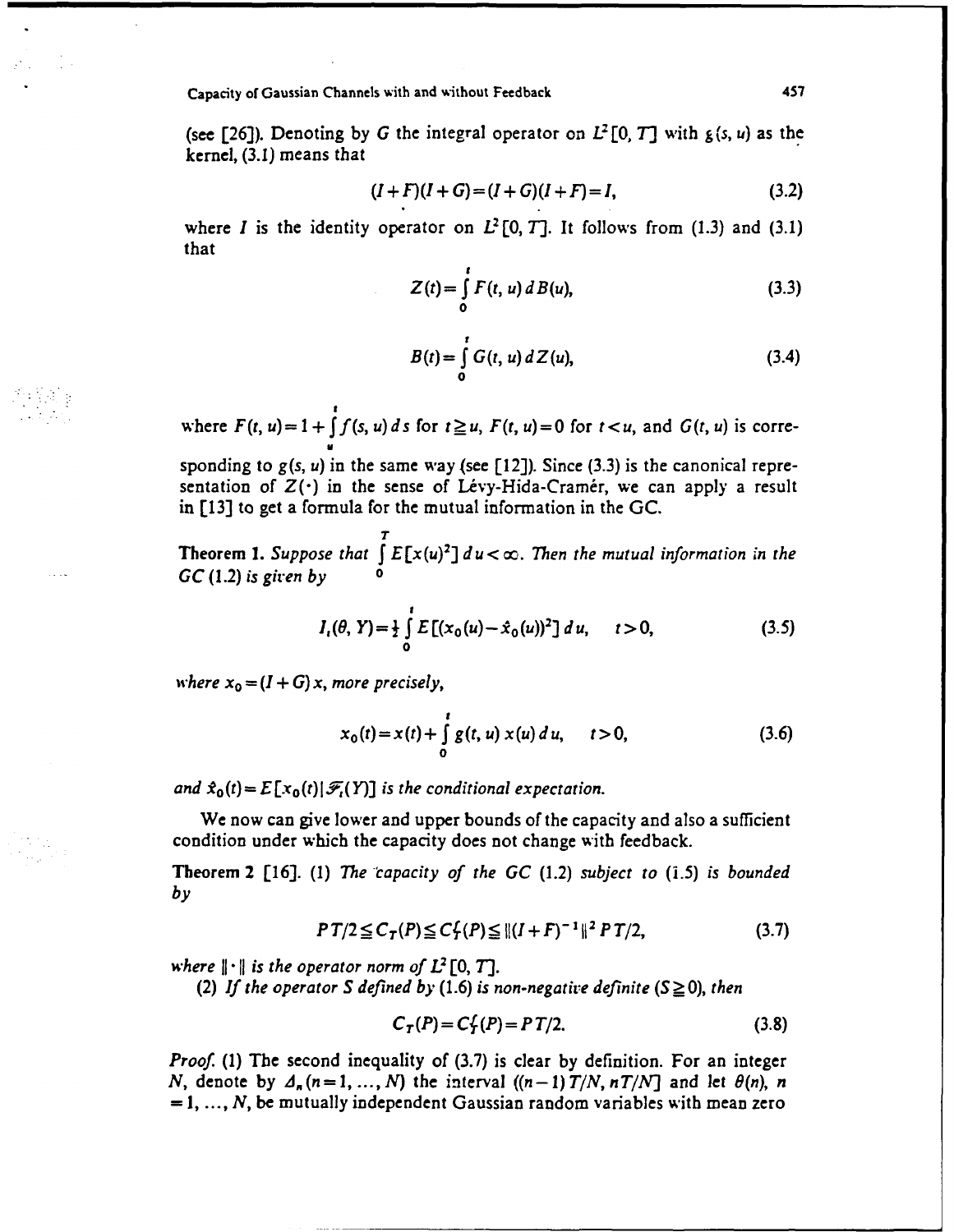and variance *P*. Let  $\theta_N = (\theta(1), ..., \theta(N))$  be independent of  $Z(\cdot)$  and define an input  $x_N(\cdot)$  by

$$
x_N(t) = \theta(n) \quad \text{if } t \in \Delta_n.
$$

Then it is clear that  $(\theta_N, x_N)$  satisfies (a.1), (a.2') and (1.5). For any  $\varepsilon > 0$ , we can show that there exists an integer *N* such that

$$
I_T(\theta_N, Y_N) \ge P T/2 - \varepsilon,
$$

where  $Y_N(\cdot)$  is the output corresponding to  $(\theta_N, x_N)$ . This implies that the first inequality of (3.7) is true. This inequality was also shown by Baker [1, 2]. Let  $(\theta, x)$  be any pair satisfying  $(a.1)$ – $(a.3)$  and  $(1.5)$ . Define  $x_0(\cdot)$  by  $(3.6)$  and denote by  $\|\cdot\|_2$  the norm of  $L^2[0, T]$ . Then, using Theorem 1 and (3.2), we have

$$
I_T(\theta, Y) = \frac{1}{2} \int_0^T E[(x_0(u) - \hat{x}_0(u))^2] du
$$
  
\n
$$
\leq \frac{1}{2} E[\|x_0\|_2^2] = \frac{1}{2} E[\|(I + G) \times \|^2] \leq \frac{1}{2} \|I + G\|^2 E[\|x\|_2^2] \leq \frac{1}{2} \|(I + F)^{-1}\|^2 P T. \tag{3.9}
$$

The last inequality of (3.7) follows from (3.9).

(2) Since S is a Hilbert-Schmidt operator, if  $S \ge 0$  then we can easily show that

$$
||(I + F)^{-1}||^2 = ||(I + S)^{-1}|| = 1.
$$
\n(3.10)

The Eq. (3.8) is straightforward of (3.7) and (3.10).  $\Box$ 

#### 4. Channel Whose Capacity is Increased **by** Feedback

Our main aim is to show that feedback increases the capacity of a **GC** *(1.2)* with the Gaussian noise Z(') given **by (1.7).** We consider the **GC** on the time interval  $[0, \infty)$  and under the constraint (2.2) with  $P = 1/2$ . We can show that the per unit time capacity of the GC with feedback is equal or greater than twice of the capacity of the same channel without feedback.

**Theorem 3.** Let  $\bar{C}^f(P)$  and  $\bar{C}(P)$  be the per unit time capacity with and without *feedback, respectively, of the GC given by* (1.2) *and* (1.7) *under the constraint* (2.2). *Then*

$$
\bar{C}^f(\frac{1}{2}) \geq 1 \tag{4.1}
$$

*and*

$$
\bar{C}(\frac{1}{2}) = \frac{1}{2} \tag{4.2}
$$

Let us outline how to prove Theorem 3. To show (4.1) we construct a coding scheme  $(\theta, x)$ , in the following way, by which mutual information  $\Gamma(\theta, Y)=1$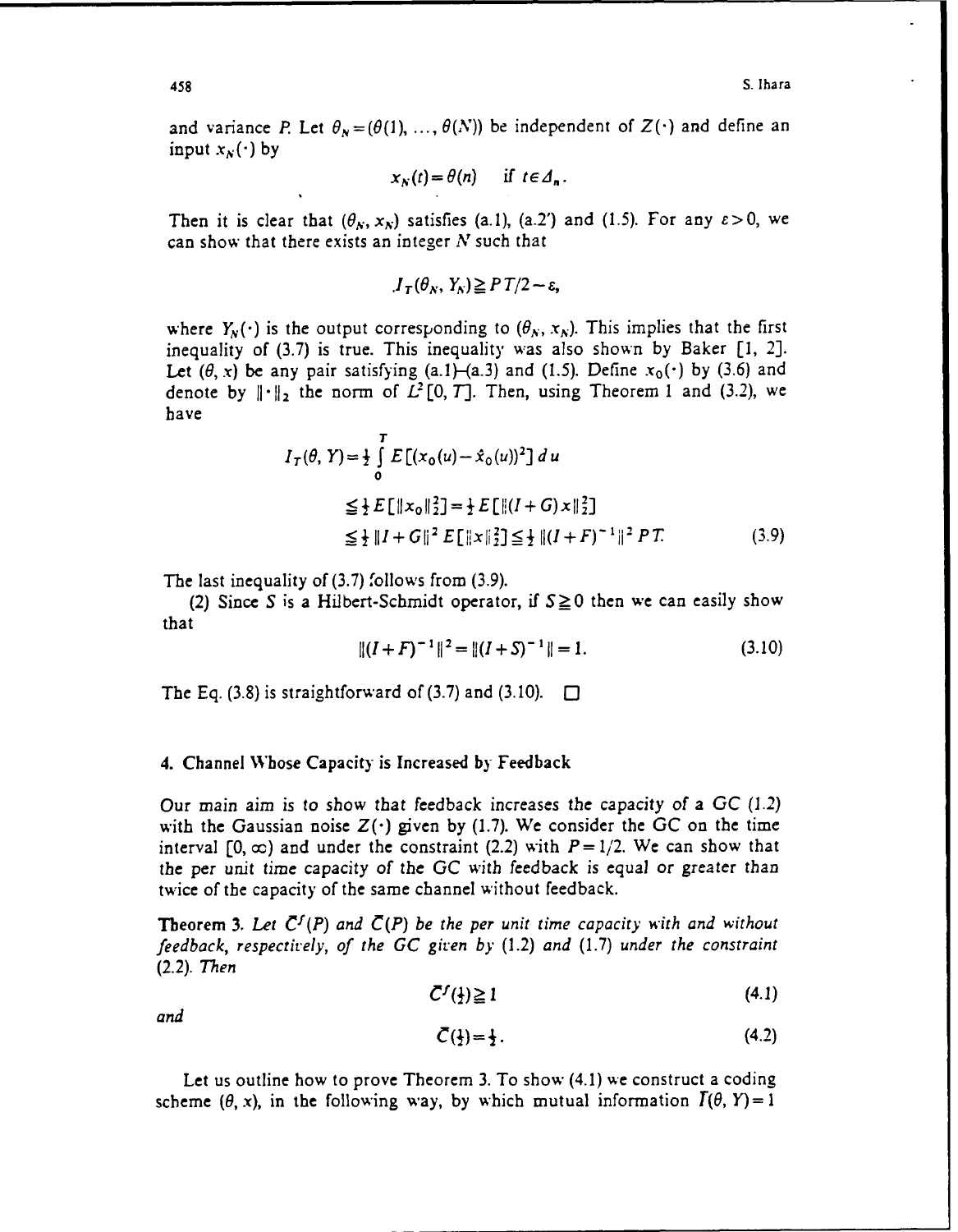is tran-mitted per unit time. Let  $\theta$  be a Gaussian random variable independent *of Z(-)* wiih mean zero and variance one, and *A(t)* be a function defined **by**

$$
A(t) = \frac{1}{\sqrt{2}} \exp\left(\frac{1}{2} \int_{0}^{t} g(u)^{2} du\right), \quad t \ge 0,
$$
 (4.3)

where the function  $g(t)$  is the unique solution of the differential equation

$$
\begin{cases} 2 g'(t) = -g(t)^3 + \frac{1}{\sqrt{2}} g(t)^2 + \sqrt{2}, & t > 0, \\ g(0) = \frac{1}{\sqrt{2}} . \end{cases}
$$
(4.4)

The coding scheme of the information transmission is given **by**

$$
Y^*(t) = \int_{0}^{t} A(u) (\theta - \hat{\theta}(u)) du + Z(t), \qquad t \ge 0,
$$
 (4.5)

where  $\theta(u) = E[\theta|\mathcal{F}_u(Y^*)]$ . Then we can prove the following proposition.

Proposition 1. (1) The stochastic Eq.  $(4.5)$  has a unique solution  $Y^*(\cdot)$ .

(2)  $A(t)^2 E[(\theta - \theta(t))^2] = \frac{1}{2}, t \ge 0.$ 

(3)  $I(\theta, Y^*) = 1$ .

It is clear from (1) and (2) that  $(\theta, x)$  satisfies (a.1)-(a.3) and (2.2) with  $P=1/2$ , where  $x(t) = A(t)(\theta - \theta(t))$ . Hence (4.1) follows from (3):  $\overline{C}^{f}(1/2) \ge \overline{I}(\theta, Y^*) = 1$ .

We turn to the calculation of the capacity  $\overline{C}(P)$  without feedback. In place of the GC (1.2) we consider a slightly modified GC given by

$$
Y_0(t) = \int_0^t x(u) \, du + Z_0(t), \tag{4.6}
$$

where the noise  $Z_0(\cdot)$  is a Gaussian process defined by

$$
Z_0(t) = B(t) - \int_0^t \int_{-\infty}^s e^{u-s} dB(u) ds
$$
  
=  $Z(t) - \int_0^t e^{-s} \zeta_0 ds$ , (4.7)

**0** here  $\zeta_0=$  *J*  $e^a$  *B(u)* and the Brownian motion has been extended to a Gaussian

process  $\{B(t); -\infty < t < \infty\}$  in such a way that  $B(\cdot)$  is with independent increments such that  $E[(B(t)-B(s))^2] = |t-s|$ . It is shown that the derivative  $\dot{Z}_0(\cdot)$ of the process *Z0 (-)* can be regarded as a generalized stationary Gaussian process **[10].** Let **.9** be the space of all infinitely- differentiable real functions with compact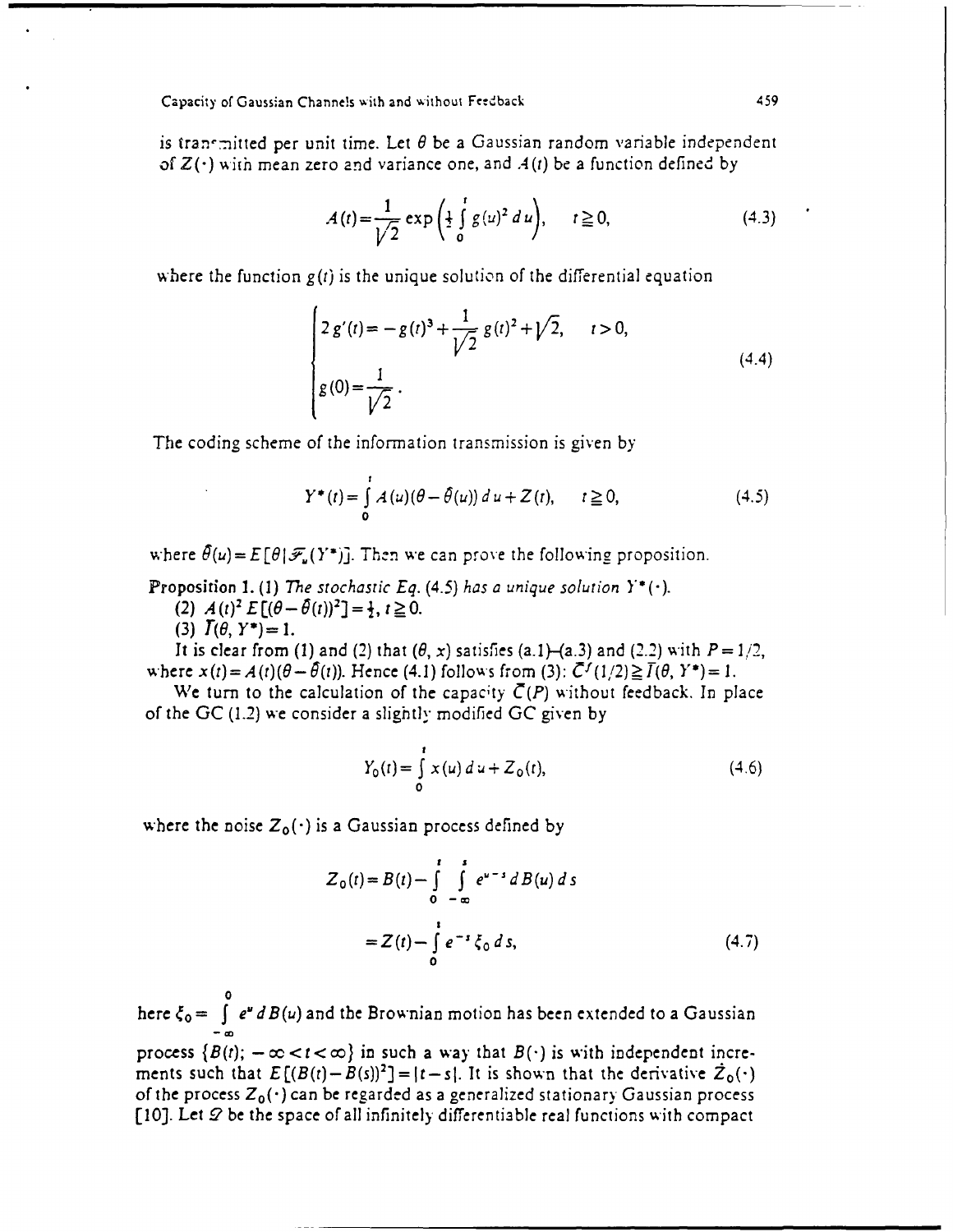support and  $\mathcal{D}_T = \{\phi \in \mathcal{D} \text{; supp}(\phi) \subset [0, T]\}.$  Precisely speaking, the derivative  $2(\cdot)$  of  $Z(\cdot)$  is defined by

$$
\dot{Z}(\phi) = -Z(\phi') = -\int_{-\infty}^{\infty} Z(t) \phi'(t) dt, \quad \phi \in \mathcal{D}.
$$

Note that if  $X(t) = \int x(u) du$  then  $\dot{X}(\phi) = x(\phi)$ . It will be shown in Lemma 4 **0** that  $\tilde{Z}_0(\cdot)$  is a generalized stationary process with spectral density function **(SDF)** *<sup>2</sup>*

$$
f(\lambda) = \frac{\lambda^2}{2\pi(\lambda^2 + 1)}.
$$
\n
$$
(4.8)
$$

Differentiating the both sides of(4.6) we get **a** generalized stationary **GC**

$$
\dot{Y}_0(\phi) = x(\phi) + \dot{Z}_0(\phi), \qquad \phi \in \mathcal{D}.\tag{4.9}
$$

Replacing  $I_T(\theta, Y)$  in (2.4) by

$$
I_{\mathcal{T}}(x, \hat{Y}_0) = I(\{x(\phi), \phi \in \mathcal{D}_T\}, \{\hat{Y}_0(\psi), \psi \in \mathcal{D}_T\}),
$$

defines the per unit time mutual information  $\overline{I}(x, \overline{Y}_0)$  in the GC (4.9). Denote by  $\bar{C}_0(P)$  the per unit time capacity of the GC (4.9) without feedback under the constraint (2.2). Using a result in [23] we can calculate the capacity  $\overline{C}_0(1/2)$ and (4.3) follows from the following proposition.

Proposition 2. *It holds that*

$$
\bar{C}(\frac{1}{2}) = \bar{C}_0(\frac{1}{2}) = \frac{1}{2} \,. \tag{4.10}
$$

# **5.** Proof of Propositions

We prepare some lemmas to prove Proposition 1.

Lemma **1.** *The unique solution* g(t) *of (4.4) is given by*

$$
(g(t) - \sqrt{2})(g(t) - \alpha)^{\beta}(g(t) - \bar{\alpha})^{\bar{\beta}} = \gamma e^{-2t}, \qquad t \ge 0,
$$
\n(5.1)

where

$$
\alpha = (-1 + \sqrt{7} i)/(2\sqrt{2}), \qquad \beta = (-\sqrt{7} + 5 i)/(2\sqrt{7}),
$$

$$
\gamma = -(1 - \sqrt{2} \alpha)^{\beta} (1 - \sqrt{2} \bar{\alpha})^{\beta},
$$

and  $\bar{x}$  *denotes the complex conjugate of a. Moreover, it holds that* 

$$
\lim_{t \to \infty} g(t) = \sqrt{2}.
$$
\n(5.2)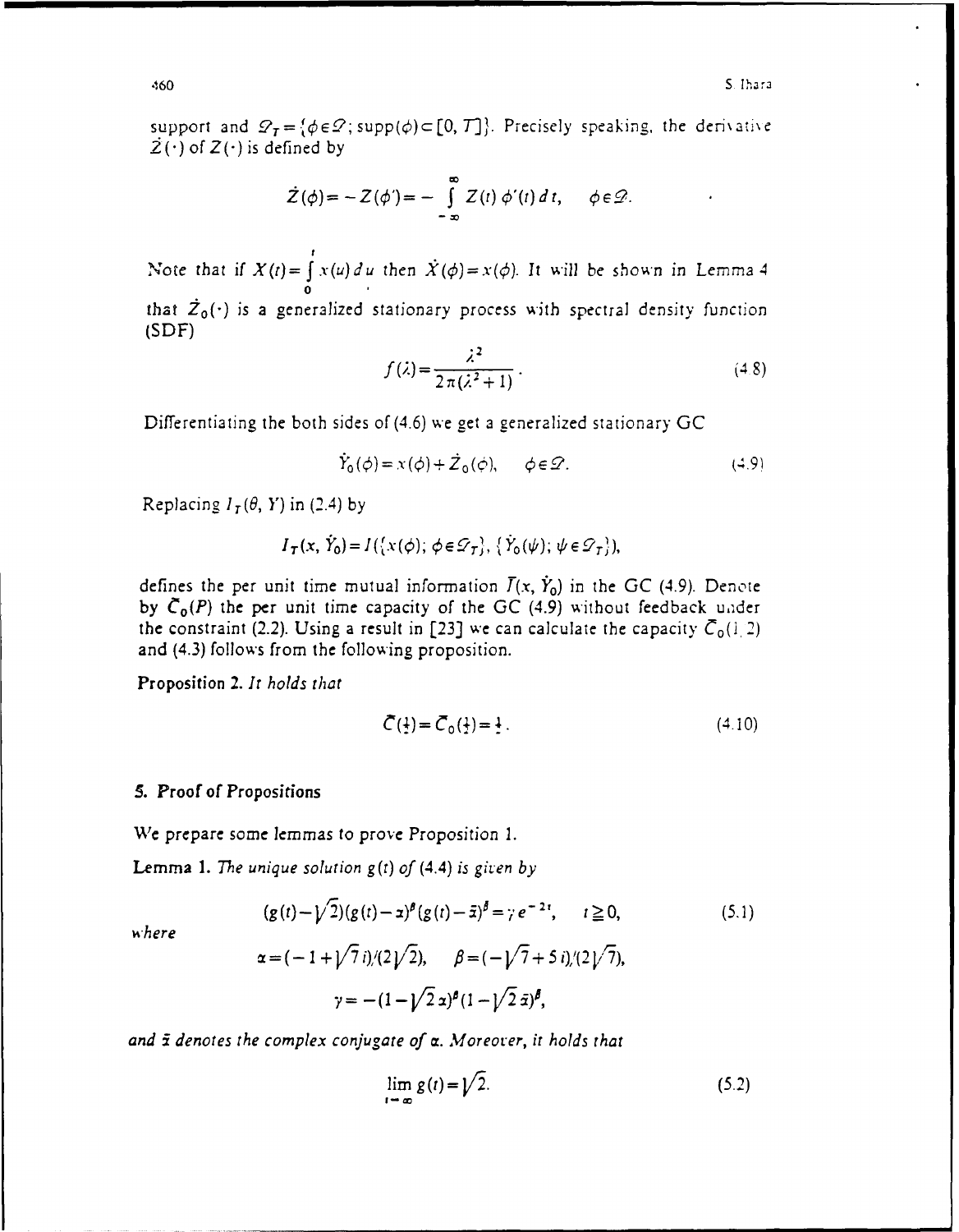Proof. The roots of the polynomial

$$
Q(t) = t^3 - \frac{1}{\sqrt{2}} t^2 - \sqrt{2}
$$

are  $\sqrt{2}$ ,  $\alpha$  and  $\bar{\alpha}$ , and it holds that

$$
\frac{1}{Q(t)} = \frac{1}{4} \left( \frac{1}{t - \sqrt{2}} + \frac{\beta}{t - \alpha} + \frac{\overline{\beta}}{t - \overline{\alpha}} \right).
$$

Then it is known that the solution  $g(t)$  of (4.4) is given by (5.1). We put  $\phi(t)$  $=arg(g(t)-x)$ . Then we have

$$
(g(t) - \alpha)^{\beta} (g(t) - \bar{x})^{\bar{\beta}} = |g(t) - \gamma|^{2 \text{Re}(\beta)} \exp(-2 \text{Im}(\beta) \phi(t))
$$
  
=  $|g(t) - \alpha|^{-1} \exp\left(-\frac{5}{\sqrt{7}} \phi(t)\right).$  (5.3)

Since the right hand side of (5.1) tends to zero as  $t \rightarrow \infty$ , noting (5.3) and  $-\pi$  $\leq \phi(t) \leq \pi$ , we have

$$
\lim_{t \to \infty} (g(t) - \sqrt{2}) |g(t) - \alpha|^{-1} = 0.
$$

This yields  $(5.2)$ .  $\Box$ 

Since the resolvent kernel *g(s, u)* of the Volterra kernel  $f(s, u) = -e^{u-s}(s \ge u)$ is given by

$$
g(s, u) = 1, \quad s \geq u,
$$

the expressions (3.3) and (3.4) for the process  $Z(\cdot)$  of (1.7) turn to

$$
Z(t) = \int_{0}^{t} e^{u-t} dB(u),
$$
 (5.4)

$$
B(t) = Z(t) + \int_{0}^{t} Z(u) du.
$$
 (5.5)

We consider the following information transmission over the GC given by (1.2) and (1.7):

$$
Y(t) = \int_{0}^{t} A(u)(\theta - \gamma(u)) du + Z(t),
$$
 (5.6)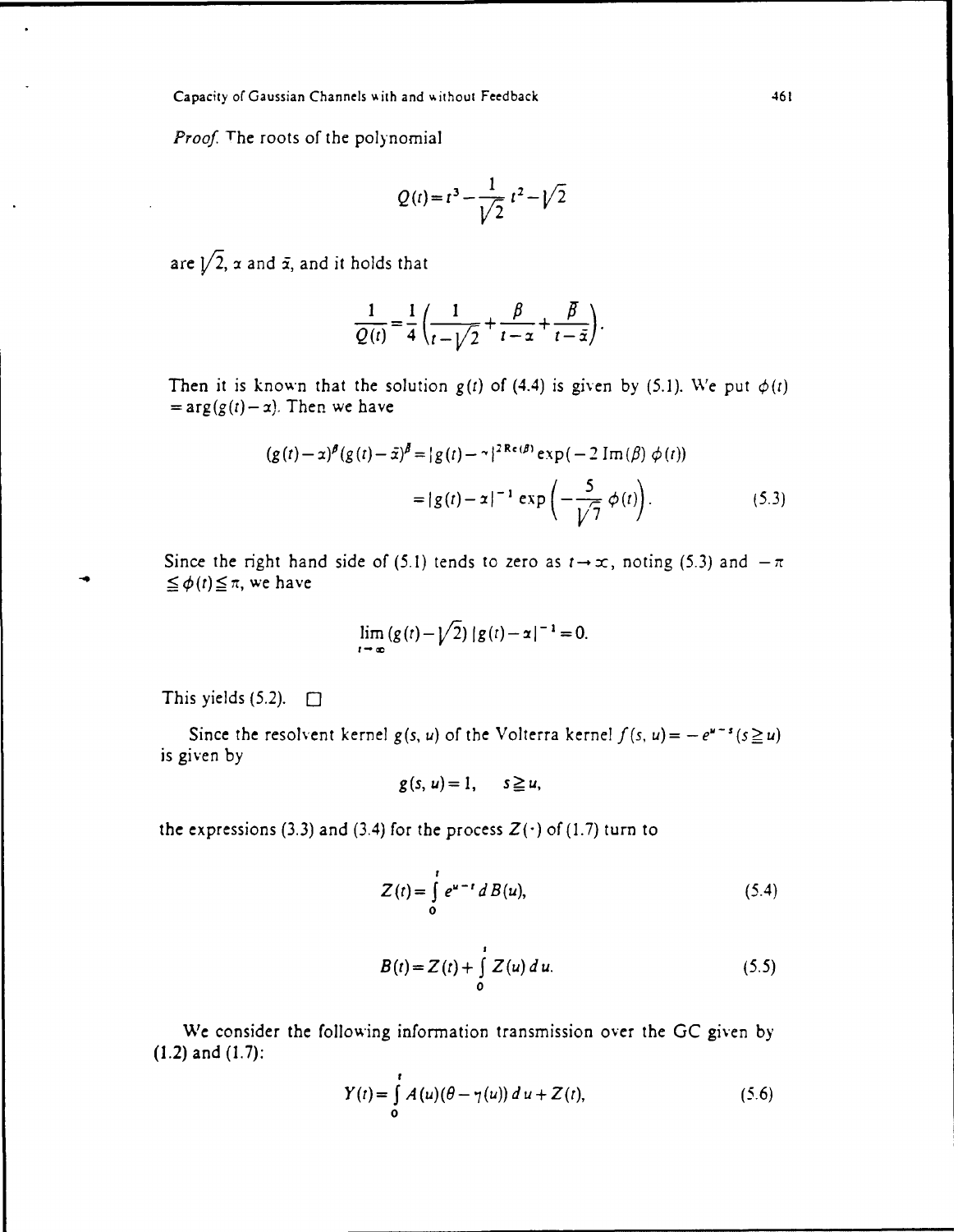where  $\theta$  is the same random variable as in (4.5) and  $\eta(u)$  is  $\mathcal{F}_u(Y)$  measurable. We define a function  $H(t)$  and processes  $\zeta(\cdot)$  and  $U(\cdot)$  by

$$
H(t) = A(t) + \int_{0}^{t} A(u) du,
$$
 (5.7)

$$
H(t) \zeta(t) = A(t) \eta(t) + \int_{0}^{t} A(u) \eta(u) du,
$$
 (5.8)

$$
U(t) = Y(t) + \int_{0}^{t} Y(u) du.
$$
 (5.9)

Using (5.4), (5.5) and (5.9) we can easily show the following relations.

$$
U(t) = \int_{0}^{t} H(u)(\theta - \zeta(u)) du + B(t),
$$
 (5.10)

$$
Y(t) = \int_{0}^{t} e^{u-t} dU(u).
$$
 (5.11)

It is clear from (5.9) and (5.11) that

$$
\mathcal{F}_t(Y) = \mathcal{F}_t(U), \qquad t \ge 0,
$$
\n(5.12)

meaning  $I_{\iota}(\theta, Y) = I_{\iota}(\theta, U)$  for all  $t \ge 0$ . Since  $\zeta(u)$  is  $\mathcal{F}_{\iota}(Y) = \mathcal{F}_{\iota}(U)$  measurable, **(5.10)** represents a **WGC with** feedback. The formula for the mutual information in the **WGC** has been known (see, e.g., **[22],** Chap. **16).**

**Lemma 2.** *The mean square filtering error in the GC's* **(5.6)** *and* **(5.10)** *is giten by*

$$
E[(\theta - \hat{\theta}(i))^2] = \left(1 + \int_{0}^{t} H(u)^2 du\right)^{-1},
$$
\n(5.13)

*vhere*  $\hat{\theta}(t) = E[\theta]\mathcal{F}_t(Y)$ <sup>-</sup>  $\mathbb{F}[\theta]\mathcal{F}_t(U)$ . The mutual information is given by

$$
I_T(\theta, Y) = I - (\theta, U) = \frac{1}{2} \int_0^T H(t)^2 E[(\theta - \hat{\theta}(t))^2] dt
$$
  
= 
$$
\frac{1}{2} \int_0^T H(t)^2 \left(1 + \int_0^t H(u)^2 du\right)^{-1} dt.
$$
 (5.14)

Note that the resulting mutual information does not depend on  $\eta(\cdot)$ . Now we can prove Proposition 1.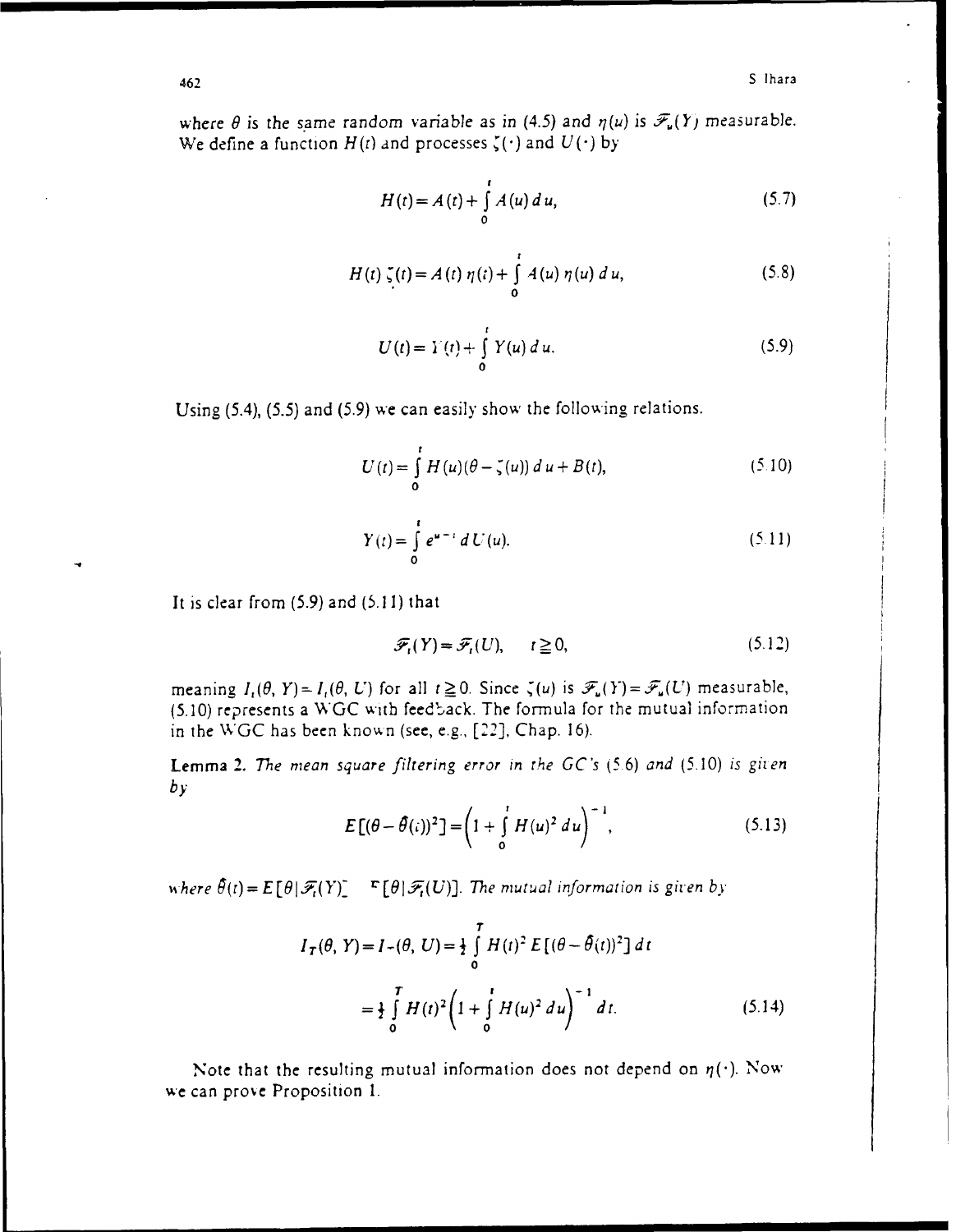*Proof of Proposition 1.* (1) Define processes  $U_0(\cdot)$  and  $\eta(\cdot)$  by

$$
U_0(t) = \int_0^t H(u)\theta \, du + B(t),
$$
  
\n
$$
\eta(t) = E[\theta] \mathcal{F}_t(U_0)].
$$
\n(5.15)

Then  $H(t)\zeta(t)$  of (5.8) can be written in the form  $H(t)\zeta(t)=\int h(t,s) dU_0(s)$  with **0** an L2-Volterra kernel *h(r, s).* It can be shown **([15])** that the stochastic equation

$$
U(t) = U_0(t) - \int_{0}^{t} \int_{0}^{u} k(u, s) dU(s) du,
$$
 (5.16)

where  $k(t, s)$  is the resolvent of  $h(t, s)$ , has a unique solution

$$
U(t) = U_0(t) + \int_{0}^{t} \int_{0}^{u} h(u, s) dU_0(s) du.
$$
 (5.17)

In other words, (5.10) has a unique solution  $U(\cdot)$  when  $H(u)\zeta(u)$  $= \int h(u, s) dU_0(s) = \int k(u, s) dU(s)$ . Since there is one-to-one correspondence be-**0 0** tween (5.6) and (5.10), this means that (5.6) has a unique solution  $Y(\cdot)$  when  $\eta(\cdot)$  is given by (5.15). From (5.16), (5.17) and (5.12) we see that  $\mathscr{F}_i(U_0) = \mathscr{F}_i(U)$  $=\mathscr{F}_t(Y)$  and that  $\eta(t)=E[\theta|\mathscr{F}_t(U_0)]=E[\theta|\mathscr{F}_t(Y)]$ . Thus (4.5) has a unique solution  $Y^*(\cdot)$ .

(2) It follows from (4.4) that

$$
\frac{d}{dt} \left\{ g(t) \exp\left(\frac{1}{2} \int_{0}^{t} g(u)^{2} du\right) \right\}
$$
\n
$$
= (g'(t) + \frac{1}{2} g(t)^{3}) \exp\left(\frac{1}{2} \int_{0}^{t} g(u)^{2} du\right)
$$
\n
$$
= \frac{1}{\sqrt{2}} (\frac{1}{2} g(t)^{2} + 1) \exp\left(\frac{1}{2} \int_{0}^{t} g(u)^{2} du\right)
$$
\n
$$
= \frac{1}{\sqrt{2}} \frac{d}{dt} \left\{ \exp\left(\frac{1}{2} \int_{0}^{t} g(u)^{2} du\right) + \int_{0}^{t} \exp\left(\frac{1}{2} \int_{0}^{u} g(s)^{2} ds\right) du\right\}
$$
\n
$$
= \frac{d}{dt} \left( A(t) + \int_{0}^{t} A(u) du\right).
$$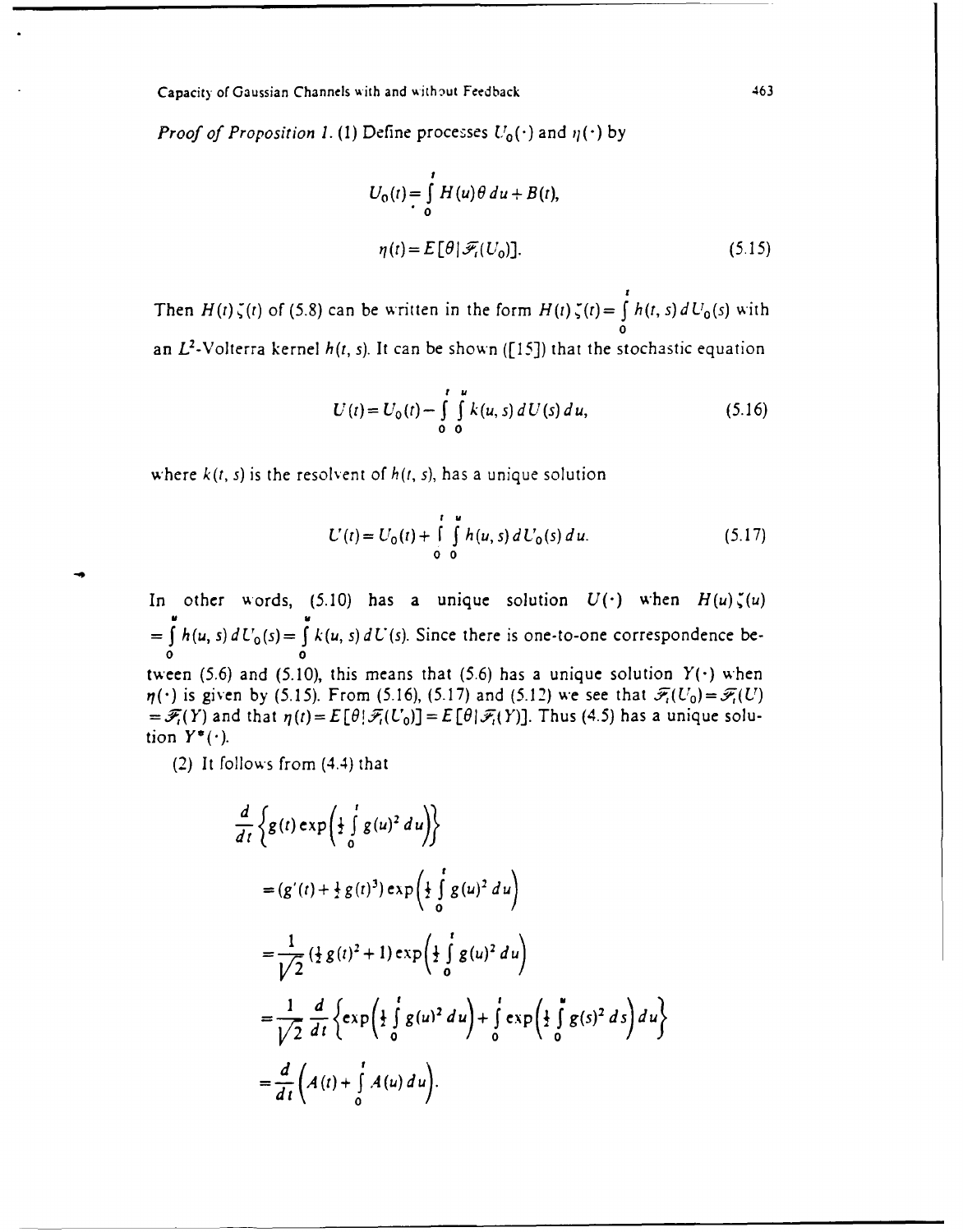Therefore, noting (5.7) and the initial condition  $g(0) = A(0) = 1/\sqrt{2}$ , we obtain

$$
H(t) = A(t) + \int_{0}^{t} A(u) du = g(t) \exp\left(\frac{1}{2} \int_{0}^{t} g(u)^{2} du\right),
$$
  

$$
H(t)^{2} = g(t)^{2} \exp\left(\int_{0}^{t} g(u)^{2} du\right) = \frac{d}{dt} \exp\left(\int_{0}^{t} g(u)^{2} du\right)
$$
(5.18)

and

$$
1 + \int_{0}^{t} H(u)^{2} du = \exp\left(\int_{0}^{t} g(u)^{2} du\right).
$$
 (5.19)

The desired equation is straightforward of (4.3), (5.13) and (5.19).

(3) It follows from (5.18), (5.19) and (5.2) that

$$
\lim_{T \to \infty} H(T)^{2} \left( 1 + \int_{0}^{T} H(u)^{2} du \right)^{-1} = \lim_{T \to \infty} g(T)^{2} = 2.
$$

Hence, by Lemma 2, we get

$$
\begin{aligned} \overline{I}(\theta, Y^*) &= \lim_{T \to \infty} \frac{1}{T} I_T(\theta, Y^*) \\ &= \lim_{T \to \infty} \frac{1}{2 \ T} \int_0^T H(u)^2 \left( 1 + \int_0^* H(s)^2 \, ds \right)^{-1} \, du \\ &= \lim_{T \to \infty} \frac{1}{2} H(T)^2 \left( 1 + \int_0^T H(s)^2 \, ds \right)^{-1} = 1. \quad \Box \end{aligned}
$$

We prepare two lemmas to prove Proposition 2.

**Lemma 3.** Let  $x(\cdot)$  be an input independent of  $B(\cdot)$ , and  $Y(\cdot)$ ,  $Y_0(\cdot)$  and  $\dot{Y}_0(\cdot)$ *be the corresponding outputs of the*  $GC$ *'s (1.2) (with the noise*  $Z(\cdot)$  *given by (1.7)), (4.6) and (4.9), respectively. Then*

$$
I_T(x, Y_0) = I_T(x, \dot{Y}_0), \qquad T \ge 0,
$$
\n(5.20)

*and*

$$
T(x, Y) = T(x, Y_0) = T(x, Y_0).
$$
 (5.21)

*Proof.* Using the same arguments as in [11], (5.20) can be shown. The second equality of  $(5.21)$  is clear from  $(5.20)$ . To show the first equality oi  $(5.2i)$  we put

$$
\xi(s) = \int\limits_0^s e^u \, dB(u), \qquad s \geq 0,
$$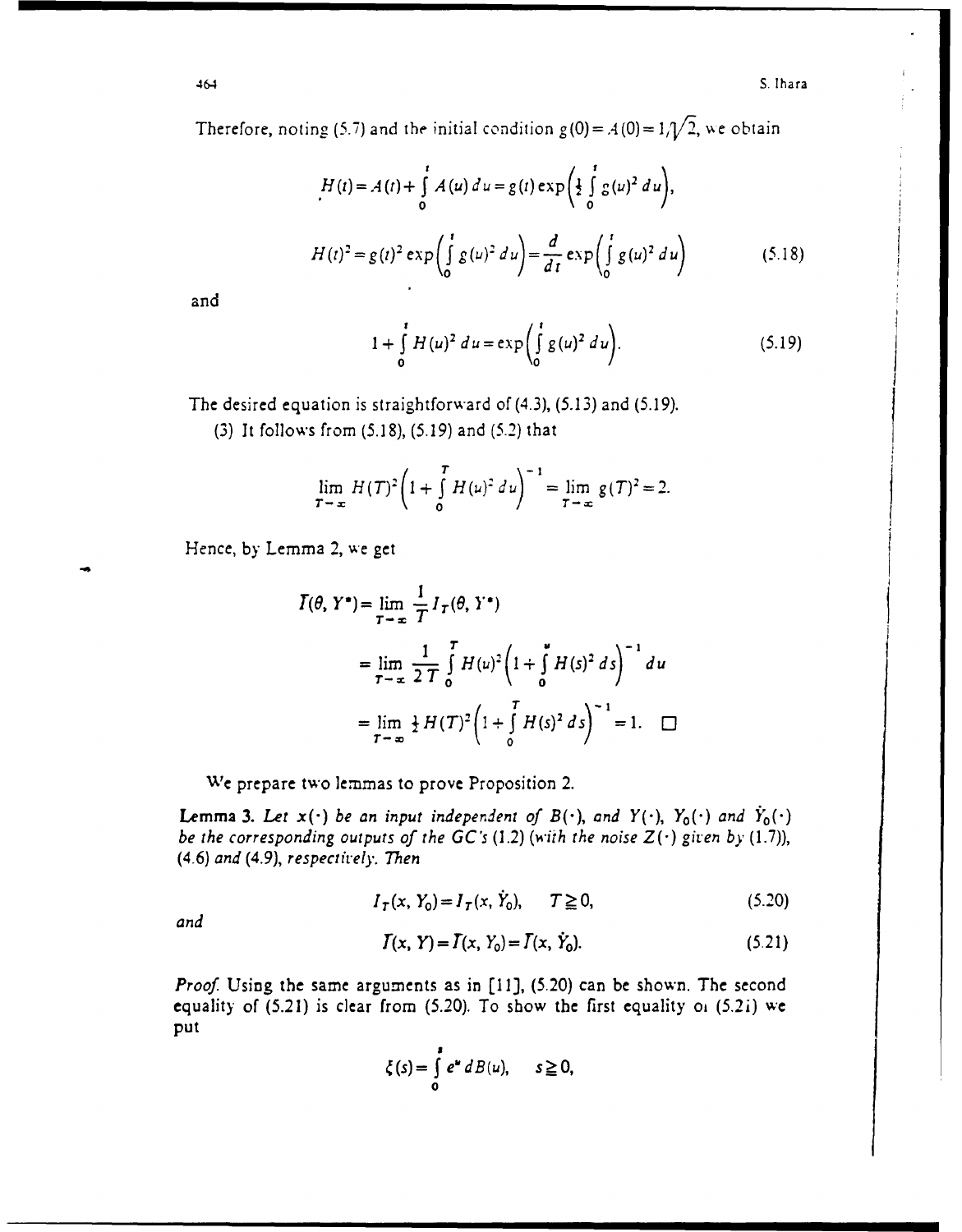which are independent of  $\xi_0 = \int e^u dB(u)$ . Note that the conditional mutual information satisfies **CO**<sup>-∞</sup>

$$
I(\xi, (\eta, \zeta)) = I(\xi, \zeta) + I(\xi, \eta | \zeta) = I(\xi, \eta) + I(\xi, \zeta | \eta).
$$

Denoting  $I_T(x, Y | \xi) = I(x_0^T, Y_0^T | \xi)$  and  $I_T(x, \xi | Y) = I(x_0^T, \xi | Y_0^T)$ , we have

$$
I_{\tau}(x, (Y_0, \xi_0)) = I_{\tau}(x, \xi_0) + I_{\tau}(x, Y_0 | \xi_0) = I_{\tau}(x, Y)
$$
  

$$
I_{\tau}(x, (Y_0, \xi_0)) = I_{\tau}(x, Y_0) + I_{\tau}(x, \xi_0 | Y_0),
$$

and consequently

$$
I_T(x, Y) - I_T(x, Y_0) = I_T(x, \xi_0 | Y_0).
$$
 (5.22)

In the same way we have

$$
I_T(x, \xi_0 | Y_0) = I_T((x, Y_0), \xi_0) - I_T(Y_0, \xi_0)
$$
  
=  $I_T(x, \xi_0) + I_T(Y_0, \xi_0 | x) - I_T(Y_0, \xi_0)$   
=  $I_T(Z_0, \xi_0) - I_T(Y_0, \xi_0) \le I_T(Z_0, \xi_0)$ . (5.23)

Noting (4.7) we can calculate  $I_T(Z_0, \xi_0)$  by use of (5.14):

$$
I_T(Z_0, \xi_0) = \frac{1}{2} \int_0^T \frac{1}{2+t} dt = \frac{1}{2} \log \left( 1 + \frac{T}{2} \right).
$$

Therefore,

$$
\lim_{T \to \infty} \frac{1}{T} I_T(Z_0, \xi_0) = 0.
$$
\n(5.24)

The first equality of (5.21) follows from **(5.221),** (5.23) and (5.24).

**Lemma 4.** The process  $\dot{Z}_0(\cdot)$  is a generalized stationary Gaussian process with *covariance functional*

$$
E[\dot{Z}_0(\phi) \dot{Z}_0(\psi)] = \int_{-\infty}^{\infty} \phi(t) \psi(t) dt
$$
  

$$
- \frac{1}{2} \int_{-\infty}^{\infty} \int_{-\infty}^{\infty} e^{-|t-s|} \phi(s) \psi(t) ds dt, \quad \phi, \psi \in \mathcal{D}, \quad (5.25)
$$

*and with SDF*  $f(\lambda)$  *of (4.8), namely* 

$$
E[\dot{Z}_0(\phi) \dot{Z}_0(\psi)] = \int_{-\infty}^{\infty} \hat{\phi}(\lambda) \overline{\hat{\psi}(\lambda)} f(\lambda) d\lambda, \qquad (5.26)
$$

where 
$$
\hat{\phi}(\lambda) = \int_{-\infty}^{\infty} e^{it\lambda} \phi(t) dt
$$
 is the Fourier transform of  $\phi$ .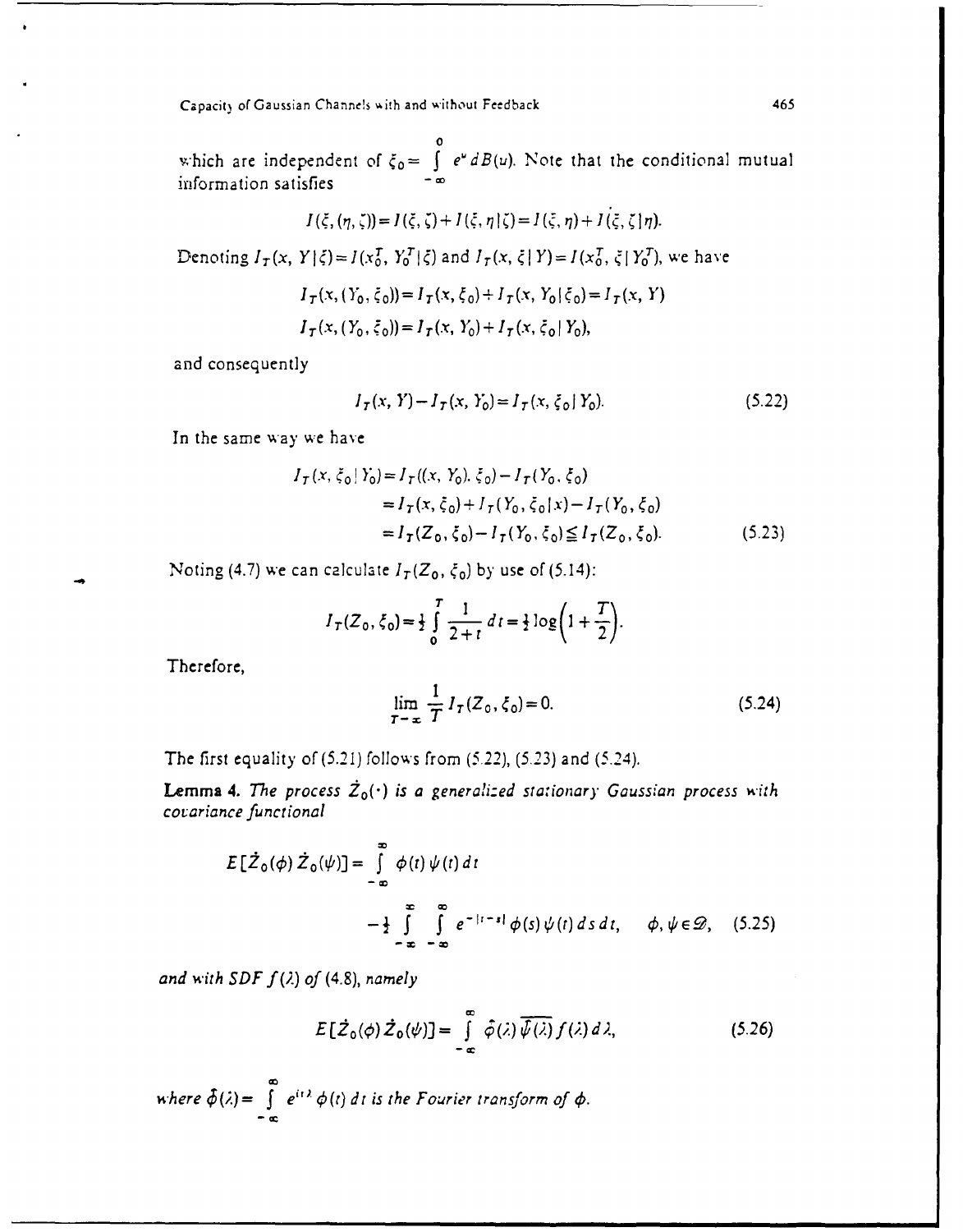*Proof.* We put

$$
\zeta(t) = \int\limits_0^t \int\limits_{-\infty}^s e^{u-s} dB(u) ds,
$$

for simplicity. Then  $Z_0(t) = B(t) - \zeta(t)$  and

$$
\dot{\mathcal{Z}}_0(\phi) = \dot{B}(\phi) - \dot{\zeta}(\phi), \qquad \phi \in \mathcal{D}.
$$
 (5.27)

It is well known that

$$
E[\dot{B}(\phi) \dot{B}(\psi)] = \int_{-\infty}^{\infty} \phi(t) \psi(t) dt, \quad \phi, \psi \in \mathcal{Q}
$$
 (5.28)

(see [16]). Exchanging the order of the ordinary integrals, the Wiener integrals and the expectations, **we** can show

$$
E[\dot{B}(\phi)\dot{\zeta}(\phi)] = \int_{-\infty}^{\infty} \int_{-\infty}^{t} e^{-(t-s)} \phi(s) \psi(t) ds dt,
$$
 (5.29)

$$
E\left[\zeta(\phi)\zeta(\psi)\right] = \frac{1}{2}\int_{-\infty}^{\infty}\int_{-\infty}^{\infty}e^{-|t-s|}\phi(s)\,\psi(t)\,ds\,dt,\tag{5.30}
$$

by elementary calculation. We can derive (5.25) from (5.27)–(5.30). Denote  $\phi_{\tau}(t)$  $=\phi(t-\tau)$ . Then it is clear from (5.25) that

$$
E[\dot{Z}_0(\phi_1)\dot{Z}_0(\psi_1)] = E[\dot{Z}_0(\phi)\dot{Z}_0(\psi)],
$$

meaning that the process  $\dot{Z}_0(\cdot)$  is stationary. Since

$$
\frac{1}{2\pi} \int_{-\infty}^{\infty} \hat{\phi}(\lambda) \overline{\hat{\psi}(\lambda)} (\lambda^2 + 1)^{-1} d\lambda
$$
  
=  $\frac{1}{2\pi} \int_{-\infty}^{\infty} \int_{-\infty}^{\infty} \int_{-\infty}^{\infty} \hat{\phi}(s) \psi(t) e^{i(s-t)\lambda} (\lambda^2 + 1)^{-1} d\lambda ds dt$   
=  $\frac{1}{2} \int_{-\infty}^{\infty} \int_{-\infty}^{\infty} e^{-|t-s|} \phi(s) \psi(t) ds dt$ ,

 $(5.26)$  follows from  $(4.8)$  and  $(5.25)$ .  $\Box$ 

We are now in a position to prove Proposition 2.

*Proof of Proposition 2.* It is clear from (5.21) that

$$
\bar{C}(P) = \bar{C}_0(P). \tag{5.31}
$$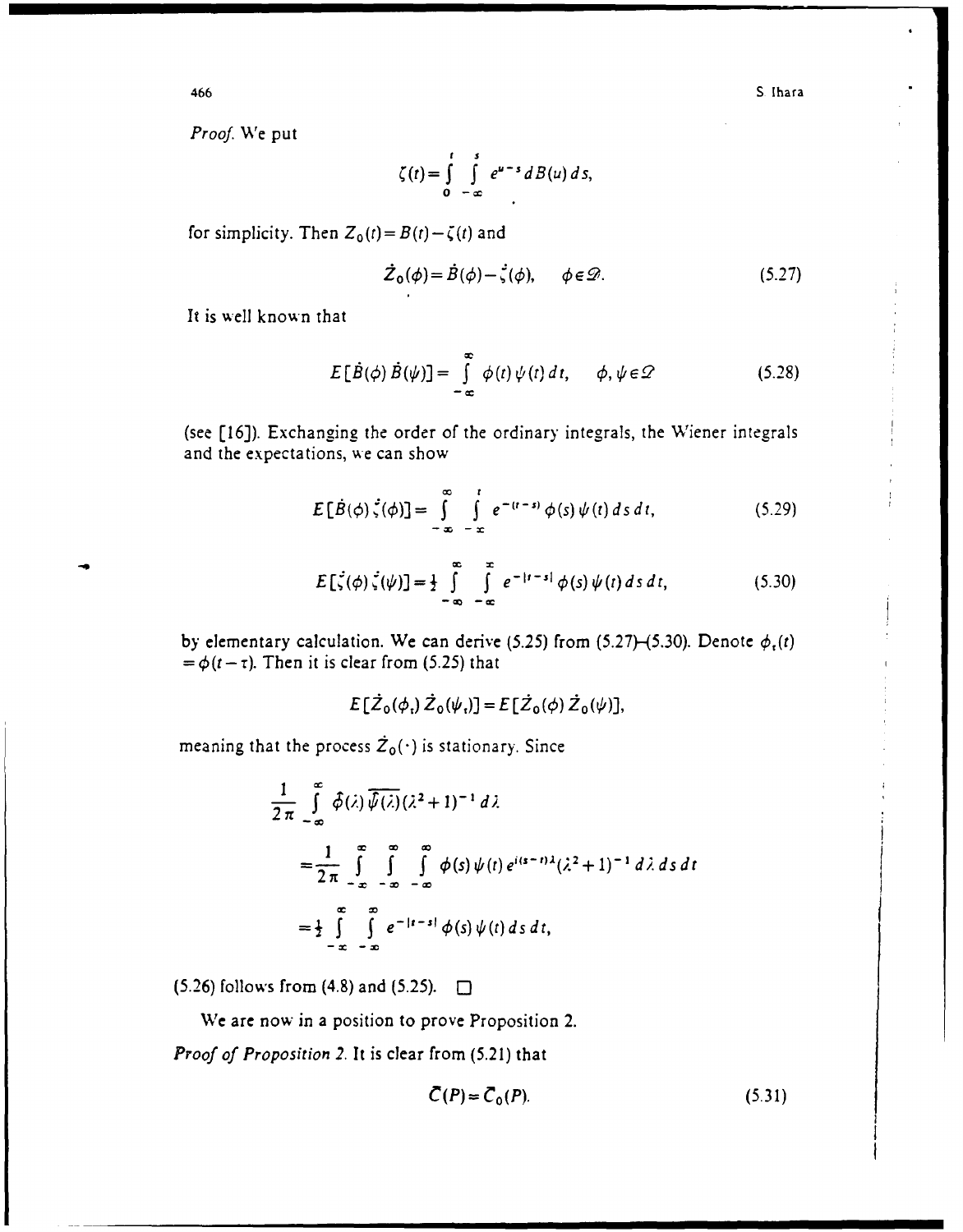Let  $R_T$  be the covariance operator of the process  $\dot{Z}_0(\cdot)$  on the interval [0, *T*], namely an operator on  $L^2[0, T]$  such that

$$
(R_T \phi, \psi)_T = \int_0^T \phi(t) \psi(t) dt - \frac{1}{2} \int_0^T \int_0^T e^{-\frac{t}{2}t - s} \phi(s) \psi(t) ds dt, \phi, \psi \in L^2[0, T],
$$

where  $(\cdot,\cdot)_T$  is the inner product of  $L^2[0,T]$ . Denote by  $K_T$  the integral operator on  $L^2[0, T]$  having  $1/2e^{-|t-s|}$  as the integral kernel. Then  $R_T = I - K_T$ , where *I* is the identity operator. We can show that the eigenvalues  $\{\kappa_n(T)\}\$  of  $K_T$ are

$$
\kappa_n(T) = (1 + \sigma_n(T)^2)^{-1}, \quad n = 1, 2, ...
$$

where  $\sigma_n \equiv \sigma_n(T)$  is uniquely determined by

$$
\tan((n\pi - \sigma_n T)/2) = \sigma_n, \quad (n-1)\pi < \sigma_n T \leq n\pi.
$$

The corresponding eigenfunctions  $\{\phi_n(t) \equiv \phi_n(t; T)\}$  are given by

$$
\phi_n(t) = \exp(i\sigma_n t) - \frac{1 - i\sigma_n}{1 + i\sigma_n} \exp(-i\sigma_n t), \qquad n = 1, 2, \dots.
$$

Therefore the eigenvalues  $\{\lambda_n(T)\}\$  of  $R_T$  are

$$
\lambda_n(T) = 1 - \kappa_n(T) = \sigma_n(T)^2 (1 + \sigma_n(T)^2)^{-1}, \quad n = 1, 2, ...
$$

Let  $C_T(P)$  be the capacity of the GC (4.9) without feedback, on the finite interval [0, T], subject to (1.5). Then it is known that

$$
C_T(P) = \frac{1}{2} \sum_{n=1}^{N} \log \frac{A(T, P)}{\lambda_n(T)},
$$
\n(5.32)

where a positive constant  $A = A(T, P)$  and an integer  $N = N(T, P)$  are uniquely determined **by**

$$
\sum_{n=1}^{N} (A - \lambda_n(T)) = PT \text{ and } N = \max\{n; \lambda_n(T) < A\}.
$$

It can be shown that

$$
\frac{1}{2} - \frac{1}{T} < \frac{1}{T} \sum_{n=1}^{\infty} \kappa_n(T) < \frac{1}{2} + \frac{1}{T}.
$$

Hence **w;e** know that

$$
\lim_{T \to \infty} N(T, \frac{1}{2}) = \infty, \quad \lim_{T \to \infty} A(T, \frac{1}{2}) = 1.
$$
 (5.33)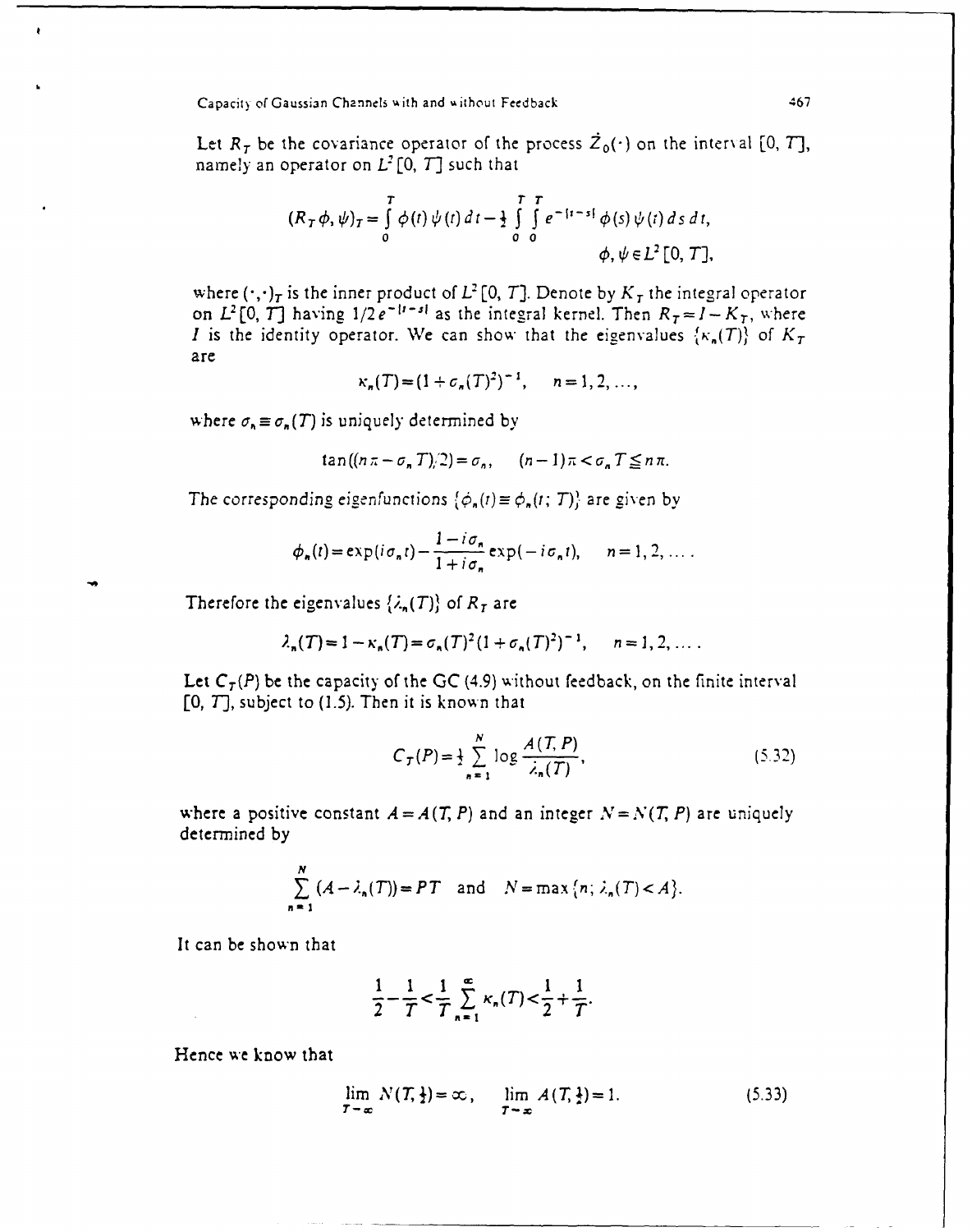It follows from (5.32) and (5.33) that

$$
\lim_{T \to \infty} \frac{1}{T} C_T(\frac{1}{2}) = \lim_{T \to \infty} \frac{1}{2T} \sum_{n=1}^{\infty} \log \frac{1}{\lambda_n(T)}
$$
  
= 
$$
\lim_{T \to \infty} \frac{1}{2T} \int_{1}^{\infty} \log(1 + \pi^{-2} T^2 x^{-2}) dx
$$
  
= 
$$
\lim_{T \to \infty} \frac{1}{2\pi} \int_{\pi/T}^{\infty} \log(1 + x^{-2}) dx = \frac{1}{2}.
$$

We can also show that

$$
\lim_{T \to \infty} \frac{1}{T} C_T(\frac{1}{2} + \varepsilon) = \frac{1}{2} + \frac{\varepsilon}{2},
$$

for every  $\epsilon > 0$ . Therefore, for any  $\epsilon > 0$  and any input signal  $x(\cdot)$  satisfying (2.2) with  $P = 1/2$ , there exists  $T_0$  such that

$$
\frac{1}{T}I_T(x, \dot{Y}) \leq \frac{1}{T}C_T(\frac{1}{2} + \varepsilon) \leq \frac{1}{2} + \varepsilon, \qquad T \geq T_0.
$$

Since **c** is arbitrary, **ve** conclude that

$$
\bar{C}_0(\frac{1}{2}) \leq \frac{1}{2}.
$$
 (5.34)

Let an input signal  $x(\cdot)$  of the GC (4.9) be a mean zero stationary Gaussian process with SDF

$$
h(\lambda)=\frac{1}{2\,\pi\,(\lambda^2+1)}.
$$

Since

$$
E[x(t)^{2}] = \int_{-\infty}^{\infty} h(\lambda) d\lambda = \frac{1}{2}, \quad -\infty < t < \infty,
$$

the input  $X(\cdot)$  satisfies (2.2) with  $P=1/2$ . Since the SDF  $h(\lambda)$  is rational, we can apply the Pinsker's formula ([23], Theorem 10.3.1) to get

$$
I(x, \dot{Y}) = \frac{1}{4 \pi} \int_{-\infty}^{\infty} \log \left( 1 + \frac{h(\lambda)}{f(\lambda)} \right) d\lambda
$$
  
= 
$$
\frac{1}{4 \pi} \int_{-\infty}^{\infty} \log (1 + \lambda^{-2}) d\lambda = \frac{1}{2}.
$$
 (5.35)

Therefore, we have

$$
\bar{C}_0(\frac{1}{2}) \ge \bar{I}(x, \dot{Y}) = \frac{1}{2}.
$$
 (5.36)

Combining **(5.31), (5.34)** and **(5.36)** we have (4.10). M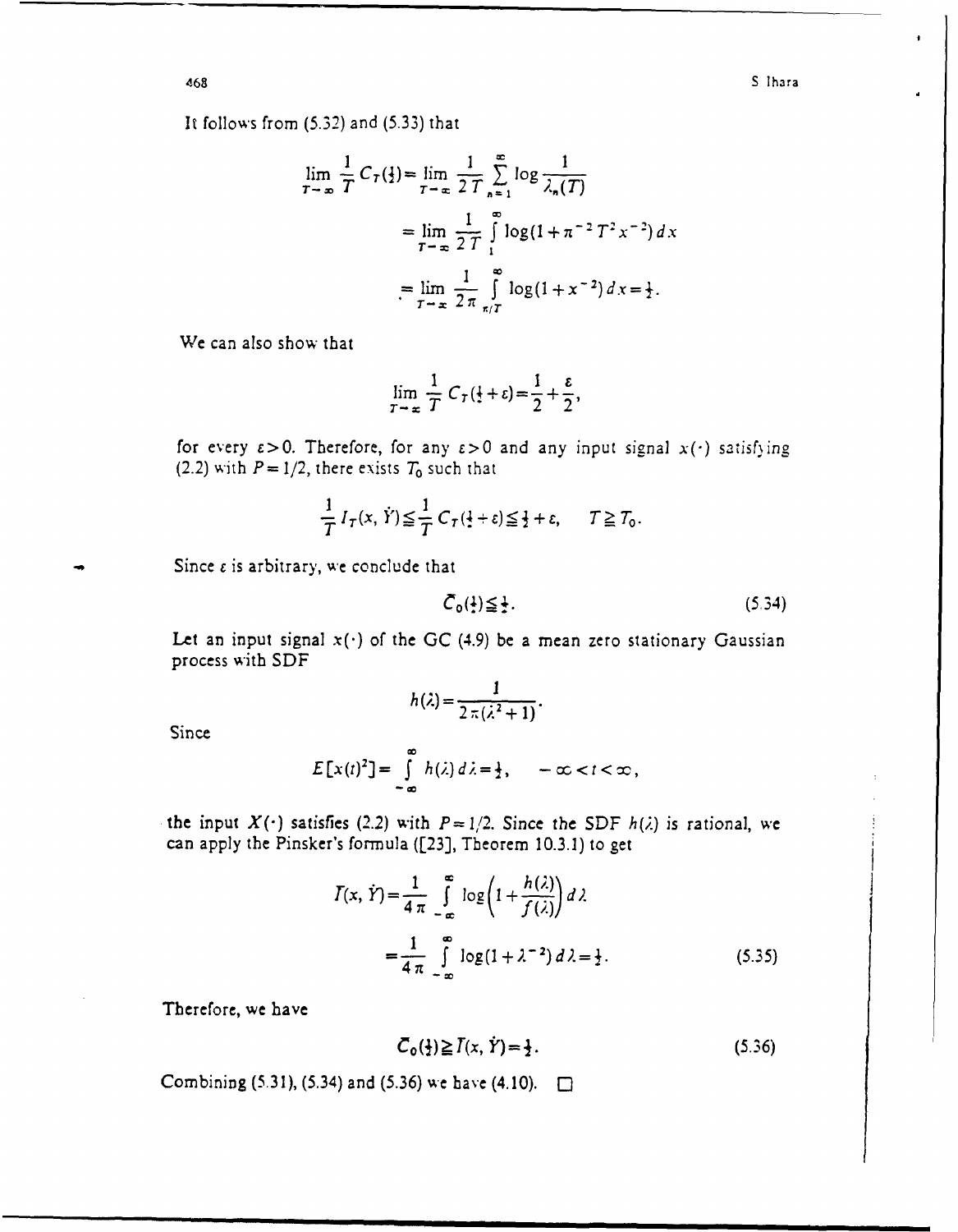# **S.** Remarks

There is a well known formula for the capacity  $\overline{C}(P)$  of a stationary GC:

$$
\bar{C}(P) = \frac{1}{4 \pi} \int_{A} \log \frac{A}{f(\lambda)} d\lambda,
$$
 (6.1)

where  $f(\lambda)$  is the SDF of the noise process,  $A = \{\lambda; f(\lambda) < A\}$  and the constant *A* is determined by

$$
\int_{A} (A - f(\lambda)) d\lambda = P
$$

(see, e.g., **[8],** Theorem 5.26; [9], Theorem 8.5.1). We have not applied the formula (6.1) to calculate the capacity of the **GC** (4.9), since the noise is not an ordinary process but a generalized one. However, the resulting capacity  $\bar{C}_0(1/2)=1/2$ is equal to the right ';and side of (6.1) with  $f(\lambda)$  of (4.8) and  $P = 1/2$ .

In the same manner as in the proof of Theorem 3, we can derive a lower bound for the capacity  $\bar{C}^f(P)$  of the GC of Theorem 3. Let  $\gamma(P)$  be the unique solution of the equation

**Then** 

 $x^3 - P(x+1)^2 = 0.$  $\bar{C}^{f}(P) \ge \bar{r}(P).$  (6.2)

It is conjectured that, for the **GC** of Theorem 3, the inequality

$$
\bar{C}^f(P) \geq 2 \bar{C}(P)
$$

holds only if  $P = 1/2$ .

We note that the process  $Z(\cdot)$  of (1.3) is equivalent (or mutually absolutely continuous) to a Brownian motion on each time interval [0, *7]* ([12]). Denote by  $\|\cdot\|_r$  the norm of the reproducing kernel Hilbert space corresponding to  $B_0^T = {B(t), 0 \le t \le T}.$  Then the constraint (1.5) can be written in the form

 $E[\|x_0^T\|_T^2] \leq PT$ , (6.3)

where  $X(t) = \int x(u) du$ . Since the constraint (1.5) or (6.3) is given in terms of

 $B(\cdot)$  and not of the channel noise  $Z(\cdot)$ , the GC (1.2) subject to (1.5) is called a mismatched **GC** (see [1, 2]). On the other hand the WGC (1.4) is to be a matched **GC** under (1.5). In this paper we have treated GC's with noises equivalent to a Brownian motion. This is rather for technical reasons. We can investigate a matched or a mismatched **GC** with an arbitrary Gaussian noise **[1,** 2, 13]. Baker [1, 2] has determined the capacity of the mismatched **GC** without feedback. It has been shown that the capacity of the matched **GC** is not changed by feedback under a moderate assumption on the Gaussian noise [13]. Theorem 2 may be generalized by using a similar method as in [13].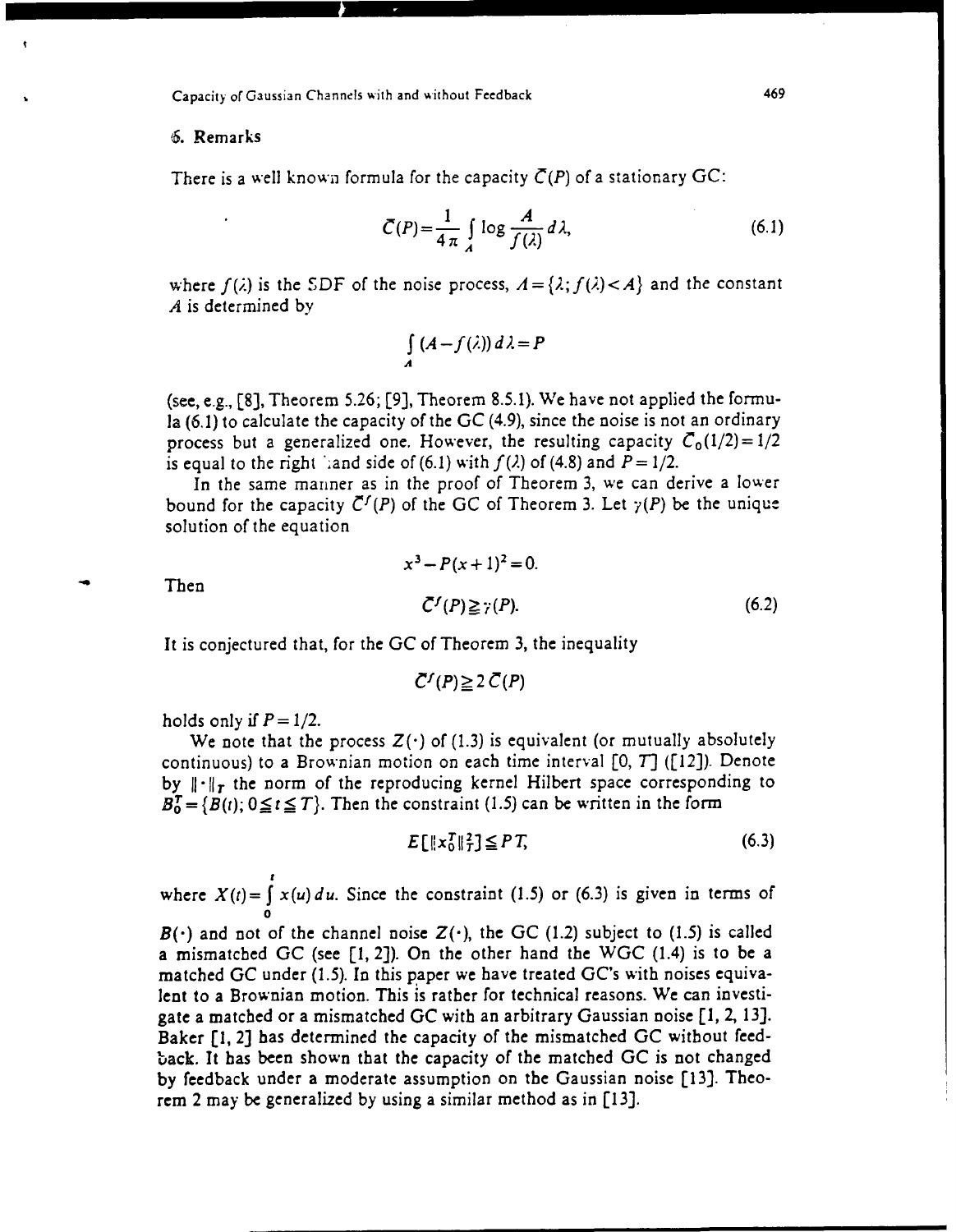Ebert **[7]** claimed that the inequality **(1.1)** *holds* for **the** *GC (I* **\_')** subject to **(2.2),** under an assumption that the *V'olterra* kernel *f (s, U) is a funciion of*  $s-u$ . If the inequality (1.1) is true for the continuous time GC, the feedback capacity  $\bar{C}^f(1/2)$  of the GC of Theorem 3 would be equal to one, *twice* of the capacity  $\overline{C}(1/2)=1/2$  without feedback, and the coding scheme given by (4.5) 'Aould **be** optimal in the sense of attaining **the** capacity. We **recall** that, for *the WGC,* a coding scheme eiven in the same manner as (4.5) is opuimal **[1i1].**

In this paper we have dwelled only on information capacity. In case  $c$ , discrete time **GC,** Cover and Pombra *[5]* proved the inequality **(1.1)** for the information capacity, and showed that the information capacity is achievable by a feedback code. This means that, in case of discrete time GC, the information capacity  $\bar{C}^{f}(P) = \bar{C}_{\text{inf}}^{f}(P)$  per unit time is equal to the coding capacity  $\bar{C}_{\text{red}}(P)$ . For the continuous time **GC** with feedback, as far as *I* know, such an equality has not been established. However we can show that the lower bound  $\gamma(P)$ for the capacity  $\overline{C}^f(P)$  (see (6.2)) of the GC of Theorem 3 is achievable by a feedback code, meaning that  $\gamma(P) \leq \tilde{C}_{\text{cod}}^f(P) \leq \tilde{C}_{\text{inf}}^f(P)$ . For the capacity without feedback w **e** refer **[6, 9, 2]].**

.Acknowledgement. The author wishes to express his sincere thanks to Professor C.R. Baker for valuable discussions.

#### **References**

- **1.** Baker, C.R.: Channel rnc'dels and their capacity. In: Sen, FIX. **(ed.)** Cowi-ibu tions to s-'a::stics; *essays in honor ofNor.-zn* L. *)chnson,* pp. **1-16** New York: North-.Holland **1983**
- 2. Baker, C.R.: Capacity of the mismatched Gaussian channel. IEEE Trans. Inf. Theory IT-33, 802-412 **(1987)**
- **3.** Baker, C.R.: Condi:iors (or information capacity- of the discrete-time Gaussia2n cha.-,ne! to **be** inc-ca-sed **by** feedback. Pmerprint **(1988)**
- 4. Butman, S.: A general formulation of linear feedback communication system with solutions. **IEEE Trans. Inf. Theory IT-15, 392-400 (1969)**
- **5.** Cover, T.M., Pornbra, **S.:** Gaussian feedback capacity. **IEEE** Trans. In. Theory **IT-35, 37-43 (1989)**
- **6.** Dobrushin, R.L.: Genera! fo-nnulation of Shannon's rnain theorem in information theory. Translat**ed** in: **A.M.S.** Trans). Ser. *2, 33, 323-438* **(1963)**
- **'7.** Ebert, P.M.: The capacity or the Gaussian chaz-nel with feedback. Bell SytmTech. **J. 419, E-19** *(1970o)*
- **8.** Fano, **RMI.:** Trarsnsion of infor-ation. Cambridge, Mass.: **MIT** Press-, **Ne%** York: **Wiley 1961**
- 9. Gallager, R.G.: Information theory and reliable communication. New York: Wiley 1968.
- 10. Gelfand, I.M., Vilenkin, N.Ya.: Generalized functions, vol. 4. Applications of harmonic analysis. **New York: Academic Press 1964**
- 11. Gel'fand, I.M., Yaglom, A.M.: Calculation of the amount of information about a random function contained ir anothe; siuch 'unction. Translated in: **A.M.S.** Trans]. **Set.** 2, 12, 199-246 **(1959)**
- 12. Hisuda, **M.:** Representation of *Gaussian* procrsses equihalent to Wiener process. Osaka *J.* Math. **5, 299-312 (1968)**
- **13.** Hitsuda, **M.,** Mhara, **S.:** Ga,\_tssian channels and **the** optimal coding. **J.** Miultivarivte Anal. **S,** *106-1 18 (29-j5)*
- 14. Iharz, **S.:** Optimal cod:z in white Gaussian cbannel with fe.-dback. **In:** Proceteings, Sezcnd **Japan-USSR** Symnposiurn c-n Probability Theory *(Lec.* Notes **Ma1:11., VOL** *330, pp.* ]1123) Berlin **Heidelberg New York. Spninger 1973**